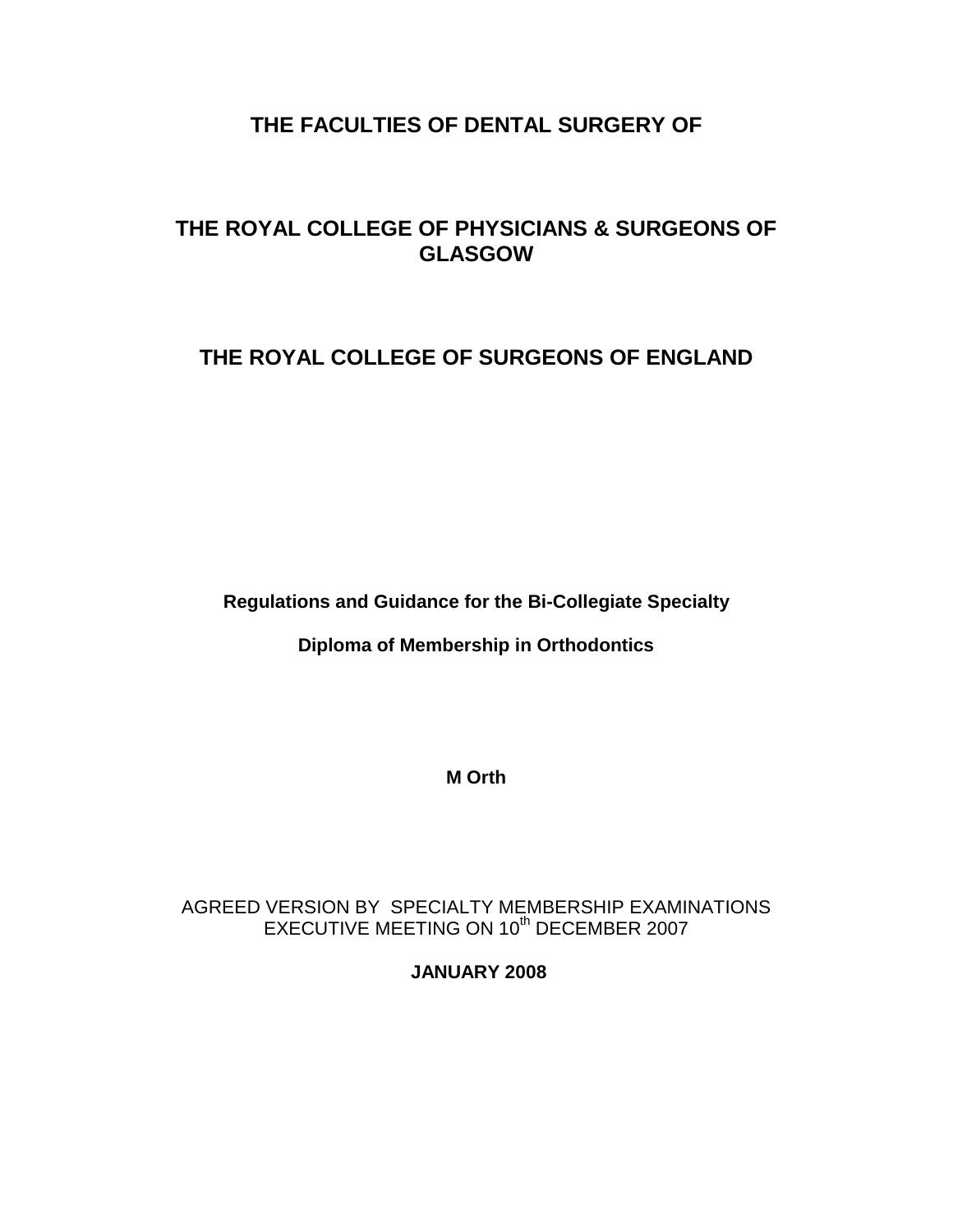# **CONTENTS**

| 1.                                  | Entry to the Examination                                                | 3                    |
|-------------------------------------|-------------------------------------------------------------------------|----------------------|
|                                     | Notes on entry criteria                                                 | 4                    |
| 2.                                  | The Aims and Objectives of the examination                              | 5                    |
|                                     | 2.1 Aims                                                                | 5                    |
|                                     | 2.2 Objectives                                                          | 5                    |
| 3. Arrangements for the Examination |                                                                         |                      |
|                                     | 3.1 Examiner Selection                                                  | 5<br>5               |
|                                     | 3.2 Communication with Candidates                                       | 5                    |
| 4. Components of the Examination    |                                                                         |                      |
|                                     | 4.1 Part 1 Applied Science in relation to Orthodontics                  | $6\phantom{1}6$<br>6 |
|                                     | 4.2 Part 2 Orthodontics                                                 | 6                    |
|                                     | 4.2.1 Written Examination Section                                       | 6                    |
|                                     | 4.2.2 Objective Structured Clinical Examination Section                 | $\overline{7}$       |
|                                     | 4.2.3 Structured Clinical Reasoning Section                             | 8                    |
|                                     | 4.2.4 Case Presentation Section                                         | 8                    |
|                                     | 5. The Bi-Collegiate Membership Board in Orthodontics                   | 10                   |
|                                     | 5.1 Remit                                                               | 10                   |
|                                     | 5.2 Composition                                                         | 10                   |
|                                     | 5.3 Examiners                                                           | 11                   |
|                                     | 5.4 Chair of the Board                                                  | 11                   |
|                                     | 5.5 Term of Office                                                      | 11                   |
|                                     | 5.6 The Board                                                           | 12 <sub>2</sub>      |
|                                     | 5.7 Conduct of Examination                                              | 13                   |
|                                     | 5.8 Affiliation                                                         | 13                   |
|                                     | 6. The Method of Marking                                                | 14                   |
|                                     | 7. The Adjudication                                                     | 15 <sub>2</sub>      |
|                                     | 8. Code of Conduct                                                      | 15 <sub>15</sub>     |
|                                     | 9. Prior Knowledge of the Candidate                                     | 16                   |
|                                     | 10. Announcement of Results                                             | 16                   |
|                                     | 11. Appeals procedure for unsuccessful Candidates                       | 16                   |
|                                     | 12. Appendix 1 - Syllabus                                               | 17                   |
|                                     | 13. Appendix 2 - The Royal College Of Physicians Surgeons Of Glasgow 20 |                      |
|                                     | 14. Appendix 3 - The Royal College Of Surgeons Of England               | 21                   |
|                                     | 15. Appendix 4 – Format Of Case Presentations                           | 22                   |
|                                     | 16. Appendix 5 - Guidance Notes for Candidates                          | 23                   |
|                                     | 17. Appendix 6 - Format of Information in Structured Clinical Reasoning |                      |
|                                     | Section                                                                 | 24                   |
|                                     | 18. Appendix 7 – Approved Masters, Doctorates and Posts                 | 25                   |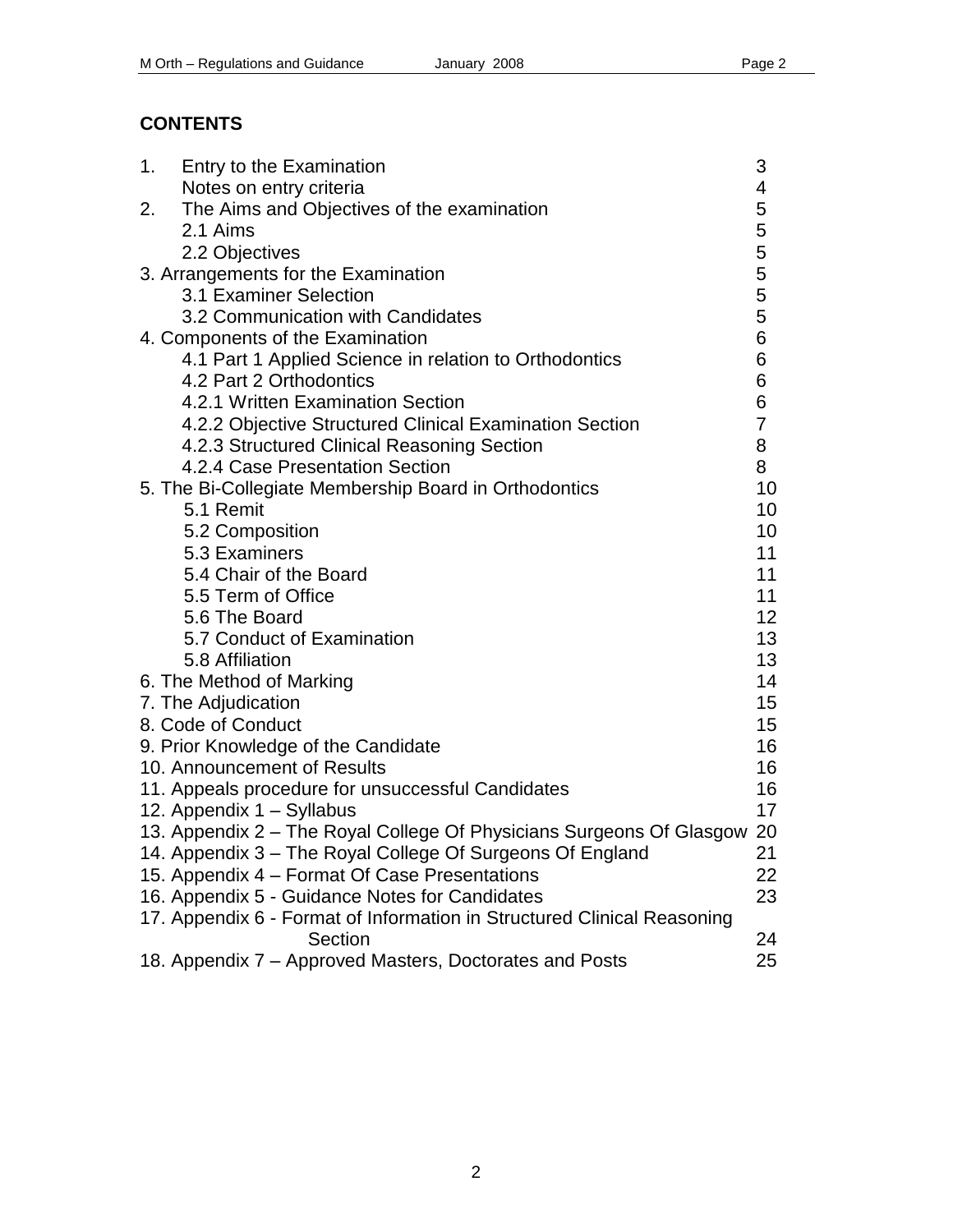# **1. Entry to the Examination**

- 1. The Bi-Collegiate Diploma of Membership in Orthodontics of the Dental Faculty of the Royal College of Physicians and Surgeons of Glasgow and the Faculty of Dental Surgery of the Royal College of Surgeons of England may be granted to those who possess a dental qualification registrable in the Dentists Register of the UK and to graduates or diplomates in Dental Surgery of those universities and other licensing bodies recognised for the purpose (i.e. those that admit candidates to Temporary Registration in the UK) who comply with the Regulations.
- 2. To be eligible to enter the examination, prospective candidates must fulfil one or more of the following criteria:
	- a.  $\blacksquare$  have completed at least  $2^1/2$  years continuous full-time (or part-time equivalent ie not less than half time over a maximum of six consecutive years) of an SAC approved training programme and possess a Training Number allocated by the Regional Postgraduate Dental Dean/Director. Award of the Bi-Collegiate Membership in Orthodontics is dependent also on evidence that the successful candidate has completed a period of 3 years full-time (or part-time equivalent) recognised specialty training (See Note 1, 2 and 6)
	- b have completed  $2^{1}/_{2}$  years full-time (or part-time equivalent i.e. not less than half time over a maximum of six consecutive years) of the 3-year training programme associated with a UK or Ireland University Masters or Doctorate degree course formally approved by the Faculties of Dental Surgery through the Meeting of the Specialty Membership Examinations Executive. Candidates who have MJDF /MFDS/MFD or FDS will be exempt a part 1 Applied Basic Science examination where such an examination exists.
	- c be registered as a specialist in the UK, having been admitted to the specialist list i) through the transitional arrangements, ii) by the provisions which permit entry to the specialist list on the basis of specialist qualifications obtained in the EEA or overseas or iii) on the basis of academic achievement.
	- d in the case of dentists who have completed specialty training overseas or in the EEA and have MJDF/MFDS/MFD or FDS or a part 1 Applied Basic Science examination where it exists and have successfully completed a programme of specialist training formally approved by the Faculties of Dental Surgery through the Meeting of the Specialty Memberships Examinations Executive and have been awarded the appropriate specialist qualification or certificate by their university or licensing body (See Notes 4 and 5).
	- e. in the case of dentists who have completed at least  $2^{1}/_{2}$  years continuous full-time (or part-time equivalent ie not less than half time over a maximum of six consecutive years) of specialty training overseas or in the EEA in a programme of specialist training formally approved by the Faculties of Dental Surgery through the Meeting of the Specialty Memberships Examinations Executive award of the Bi-Collegiate Membership in Orthodontics is dependent also on evidence that the successful candidate has completed a period of 3 years full-time (or part-time equivalent) recognized specialty training (See Appendix 7 for list of approved overseas training posts)
	- f. Where a part 1 Applied Basic Science examination exists dentists who have been qualified and in clinical practice for a minimum of 2 years may enter this part alone separately from entering and sitting the rest of the Membership examination.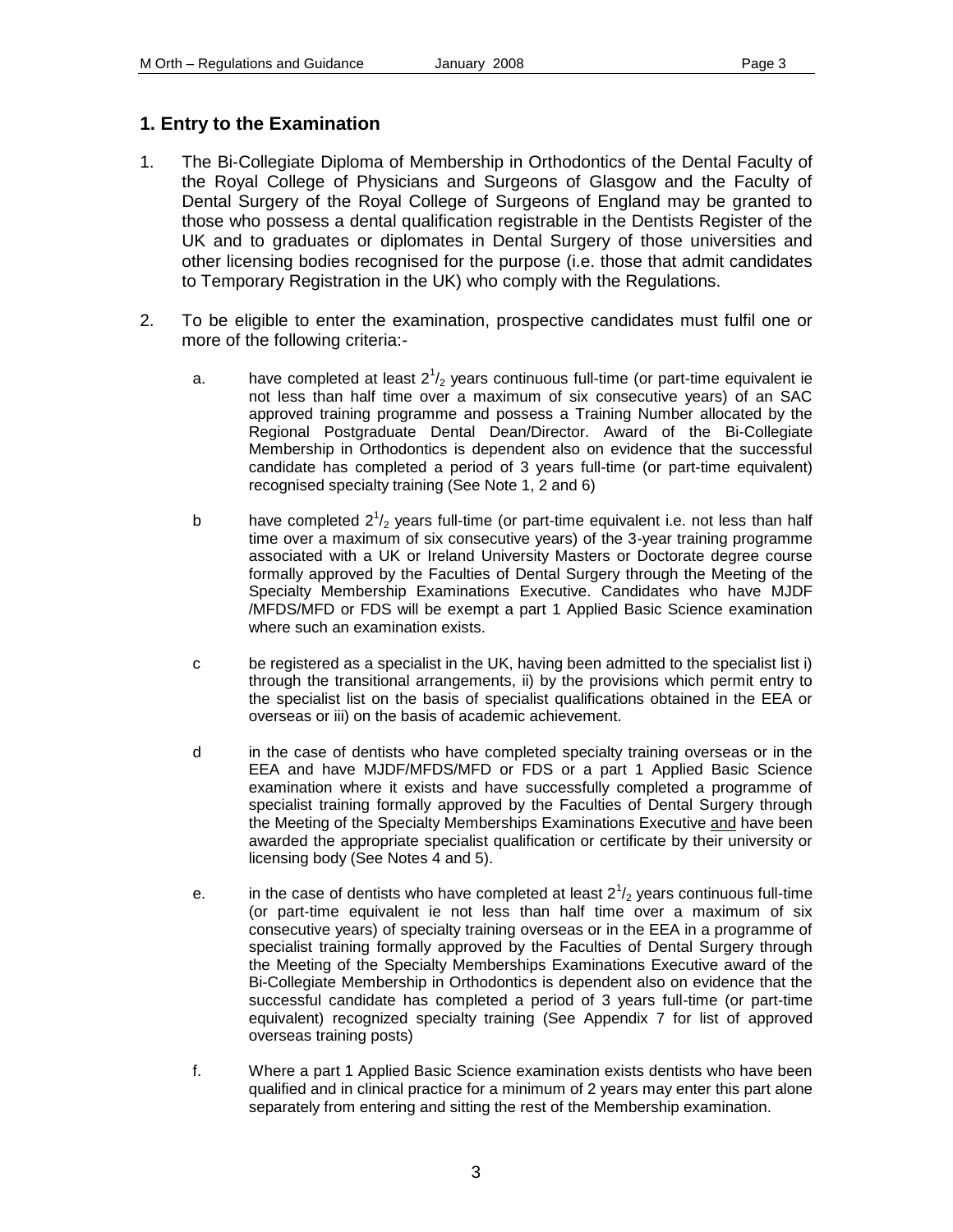# *Notes on entry criteria*

| Note 1 | To enter a specialist training programme recognised by the GDC In the UK,<br>prospective trainees must:<br>a primary dental degree recognized by the GDC<br>have had two years of general professional training<br>have been appointed in open competition<br>have a Training Number issued by the Regional Postgraduate<br>٠<br>Dental Dean/Director<br>be in an SAC approved post                                                                                                                                                                                                                                                                                                                                               |
|--------|-----------------------------------------------------------------------------------------------------------------------------------------------------------------------------------------------------------------------------------------------------------------------------------------------------------------------------------------------------------------------------------------------------------------------------------------------------------------------------------------------------------------------------------------------------------------------------------------------------------------------------------------------------------------------------------------------------------------------------------|
| Note 2 | To be awarded a CCST (and, thereby, gain entry to the Specialist List held by the<br>GDC), a UK trainee normally must:<br>have successfully completed the RITA process<br>have successfully completed an SAC approved training programme<br>have passed the relevant specialty examination<br>be fully registered with the GDC                                                                                                                                                                                                                                                                                                                                                                                                    |
| Note 3 | Possession of a specialty Membership diploma by a dentist who has undertaken<br>a UK University Masters or Doctorate degree course does not entitle him/her to<br>be awarded a CCST (and, thereby, gain entry to the Specialist List held by the<br>GDC) unless the criteria outlined in Note 2, above have been met.                                                                                                                                                                                                                                                                                                                                                                                                             |
| Note 4 | To gain entry to a specialist list held by the GDC, the Regulations state that a<br>dentist who has specialist qualifications awarded outside the UK must be fully<br>registered with the GDC and must be able to satisfy the GDC that his/her<br>specialist qualifications are equivalent to those required for the award of a CCST.<br>Possession of a UK specialty membership diploma, therefore, cannot be used by<br>a dentist whose specialty training has taken place in the EEA or overseas to help<br>satisfy the GDC criteria for entry to a UK specialist list, since such a diploma,<br>even when the Examination is held overseas or in the EEA, is regarded by the<br>GDC as a qualification awarded within the UK. |
| Note 5 | A national of an EEA State who holds a qualification in Orthodontics awarded in<br>an EEA Member State other than the United Kingdom, which is recognised under<br>Directive 78/686/EEC, will qualify for entry in the specialist lists of Orthodontics.                                                                                                                                                                                                                                                                                                                                                                                                                                                                          |
| Note 6 | Candidates who consider that their experience is equivalent to the training set out<br>above, but who do not comply exactly with these rules may apply to sit the<br>examination by submitting full details in writing at least three months before the<br>closing date to the Examinations Department, Royal College of Surgeons of<br>England, 35-43 Lincoln's Inn Fields, London WC2A 3PE. The final decision will<br>rest with the Chairman of the Bi-Collegiate Specialty Membership Board who may                                                                                                                                                                                                                           |

*consult with other members of the Board.*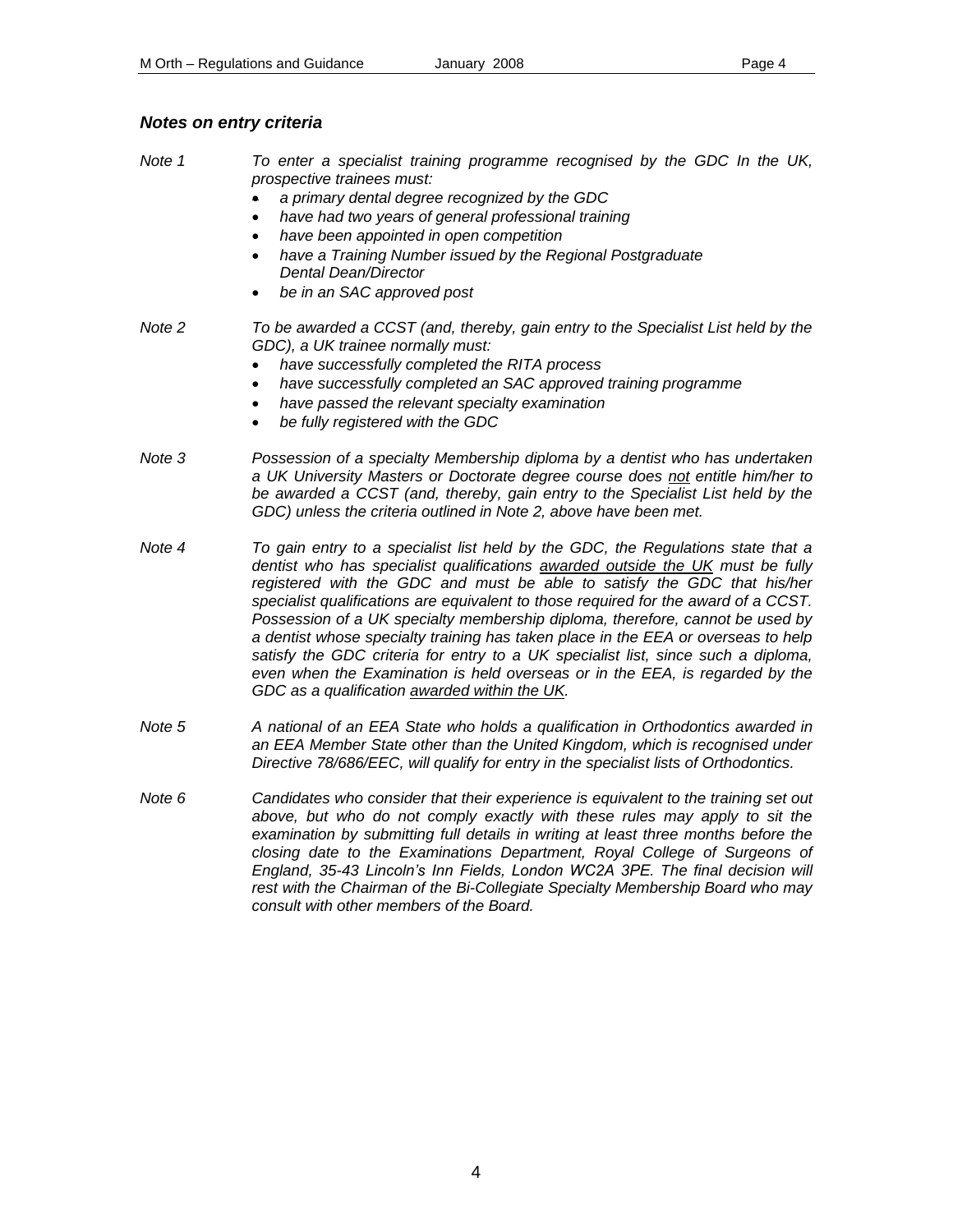### **2. THE AIM AND OBJECTIVES OF THE EXAMINATION**

#### **2.1 Aims**

The purpose of the examination is to determine whether candidates have reached a level of knowledge and competency which will enable them to function as a Specialist in **Orthodontics** 

#### **2.2 Objectives**

A candidate having passed the Bi-Collegiate Specialist Membership Diploma will have an understanding of diagnosis and treatment planning over a wide range of problems in orthodontics together with a high level of expertise in carrying out Orthodontic treatment.

### **3. ARRANGEMENTS FOR THE EXAMINATION**

#### **3.1 Examiner Selection**

Once a list of candidates is known i.e. 8 weeks before the examination date the Chairman of the Examination Board will select examiners from the list of those available. Although the Chairman or named deputy from the Board should attend the examination he or she will not normally be one of the examiners.

Normally the minimum number of examiners at each diet of the examination will be three. This stipulation can be waived in the event that all the participants are re-sit candidates and are taking only one Section each. A minimum of two examiners should examine each candidate for any part of the Examination. Each candidate should be examined by every examiner for at least one section if possible.

In selecting Examiners, the Chairman will be mindful of the need to achieve an appropriate balance of speciality interest, geographic location and NHS or University affiliation.

For any particular examination every effort will be made to avoid selecting examiners who share their workplaces in common with one or more of the candidates.

A detailed examination timetable, together with the material presented by the candidates will be distributed to the examiners at least two weeks before the date of the Examination. The details of the timetable should be regarded as confidential.

#### **3.2 Communication with Candidates**

Candidates will have the receipt of their applications acknowledged once the Chairman of the Board has confirmed their eligibility. Late applications will not normally be accepted.

Once their presentational material has been received by the secretariat, candidates will be provided with an examination timetable and a list of examiners, but will not be told which examiners they will meet in the specific sections of the examination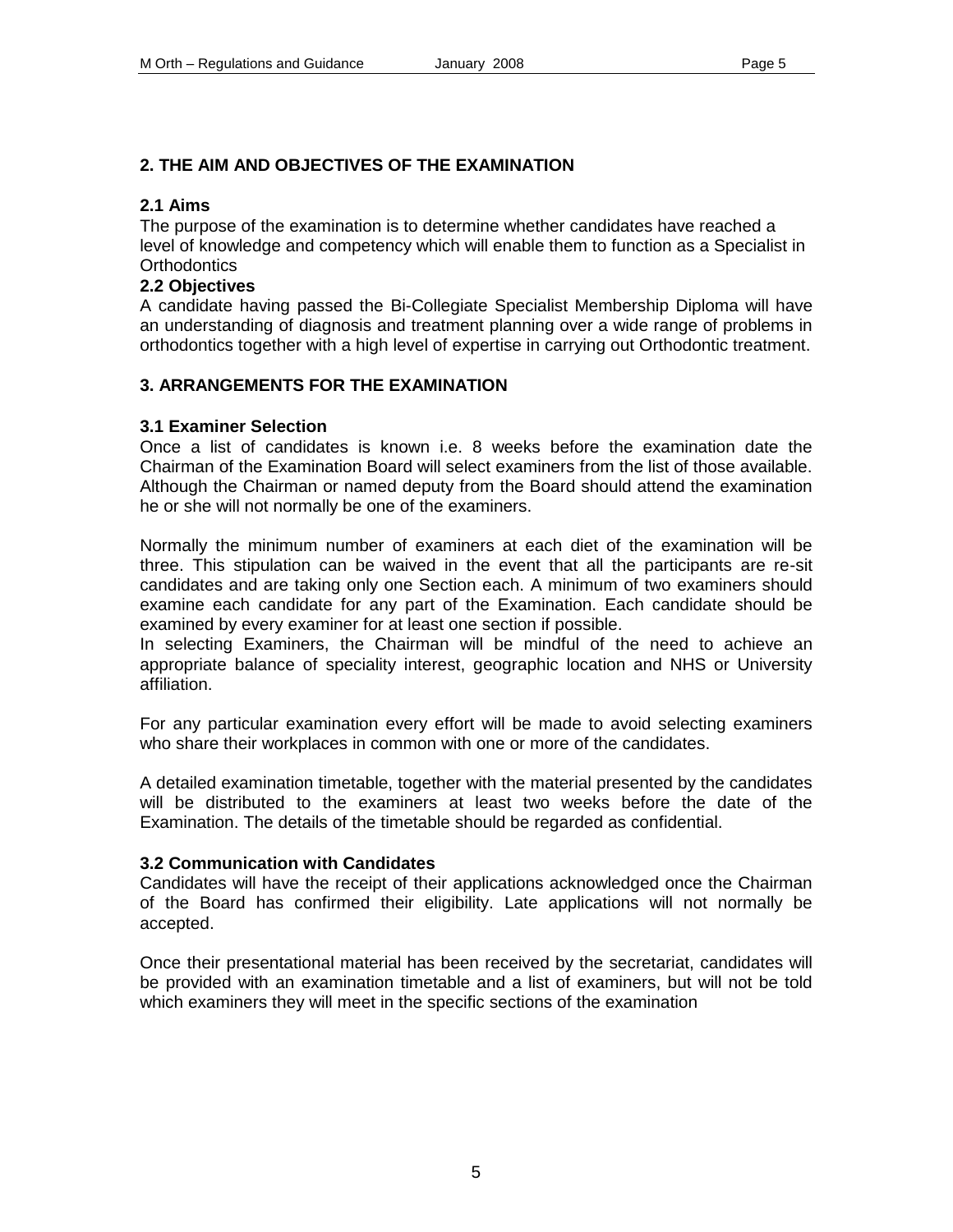### **4. COMPONENTS OF THE EXAMINATION**

The examination consists of the following components:

### **4.1 Part 1 Applied Science in relation to orthodontic practice**

**The Aim** of this section is to examine candidates' knowledge of the applied sciences in relation to orthodontic practice.

**The Objectives** are that a successful candidate will possess a good knowledge of the Applied Sciences and their relevance to orthodontic practice.

This part is assessed by:

### 1. A **3 hour Multiple Choice / Multiple Short Answer** paper

Candidates who have successfully passed the MJDF/MFDS or FDS examination of one of the Surgical Royal Colleges will be exempt from this section.

Candidates who have successfully passed the part 1 MOrth examination of the Royal College of Surgeons of Edinburgh will be exempt from this section.

#### **4.2 Part 2 –Orthodontics**

#### **4.2.1 Written Examination**

**The Aim** of this section is to explore the candidate's knowledge of orthodontic theory and assess understanding, reasoning power, intellectual ability.

**The Objectives** are that successful candidates will possess a good knowledge of orthodontic theory.

A **three-hour written paper** with Multiple Choice / Multiple Short Answer questions relating to any part of the syllabus.

Candidates who have successfully passed the written paper, or equivalent, of a recognised masters degree by an approved university dental school on subjects covered by the syllabus, will be exempt from this section. Candidates holding a master's degree based solely on research will be expected to take this paper.

Candidates failing the examination overall, but passing the written paper of the Bi-Collegiate Membership in Orthodontics, will be exempted from this section of the examination.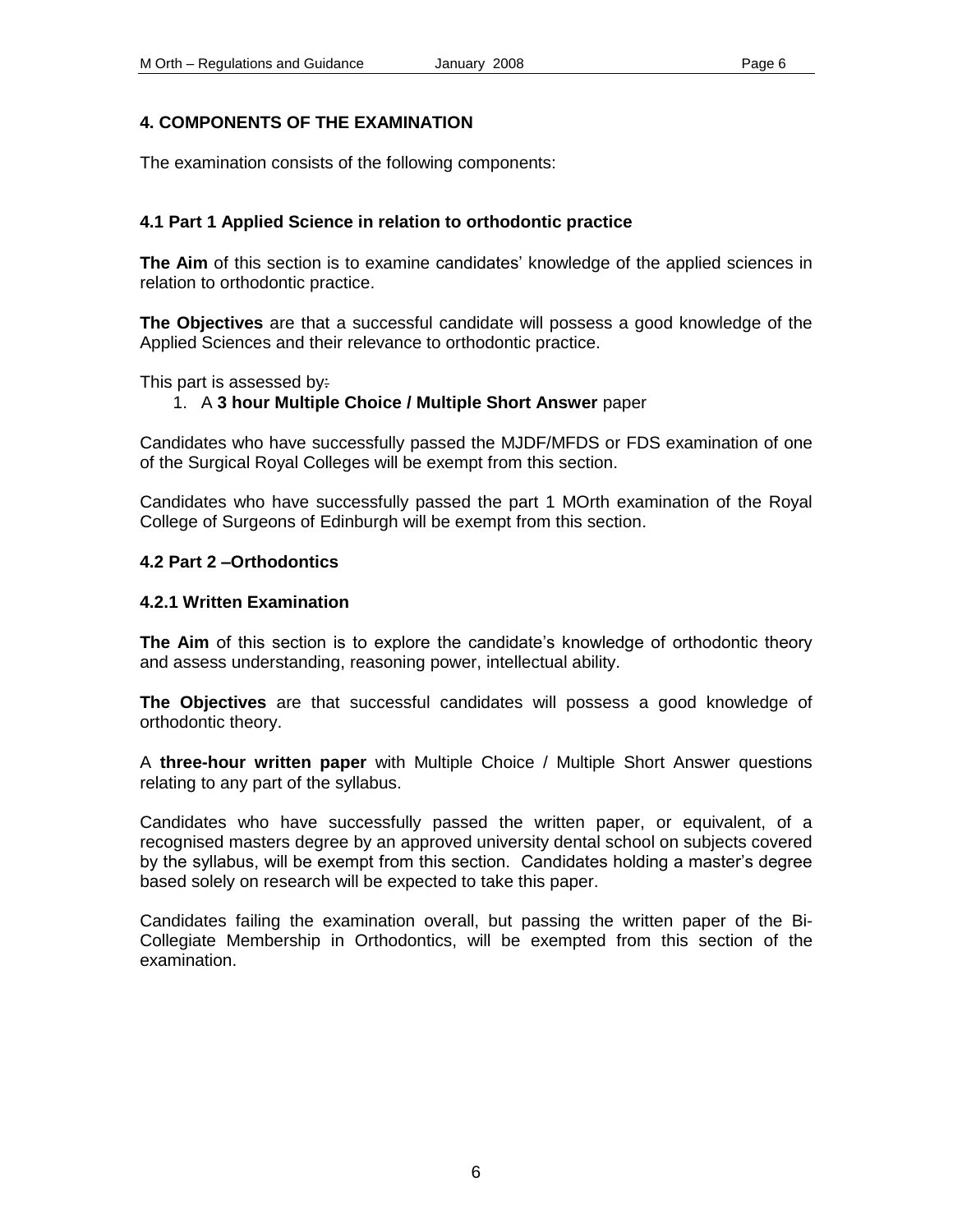# **4.2.2 Objective Structured Clinical Examination (OSCE) Section**

**The Aim** of this section is to assess the candidates ability to manage and execute scenarios commonly experienced in the clinical practice of contemporary orthodontics.

**The Objectives** are that successful candidates will possess the following attributes:

- 1. Good communication skills
- 2. Ability to analyze and interpret diagnostic information and material
- 3. Demonstrate practical skills normally undertaken as part of clinical practice
- 4. Interpret and appraise data from publications
- 5. Apply appropriate decision making in clinical situations

This section of the exam will normally comprise a minimum of 13 OSCE stations with appropriate rest stations.

# **4.2.3 Structured Clinical Reasoning Section**

**The Aim** of this section is to test the candidate's breadth and depth of knowledge in diagnosis and treatment planning over a range of cases.

**The Objectives** are that successful candidates will possess reasoning power, knowledge of orthodontic theory and technical expertise together with an ability to communicate ideas.

Candidates will be presented with case records of patients demonstrating a variety of orthodontic problems. These may include routine orthodontic cases of moderate complexity or more severe cases involving unerupted teeth, missing teeth, growth dependent malocclusions, restorative problems, minor surgery or orthognathic surgery.

The case material will be presented in a standard format:

- Information to candidates as shown on the attached proforma
- Colour print (or scanned digital images) of full face, profile and right, left and midline intra-oral views (occlusal views not required unless relevant)
- Lateral skull radiograph, with teeth in maximum occlusion, OPG or equivalent, and an upper anterior occlusal radiograph. Periapical views to be included if relevant to aid in the localization of unerupted teeth
- Full tracings are not required but the basic information should be completed on the information sheet.

Study models will be duplicated and constructed in white plaster, correctly trimmed and of presentation quality.

**The structured clinical reasoning component** consist of two sessions each of one hour's duration. A total of four cases will be examined overall. In each session candidates will be presented with the records of two cases for diagnosis and treatment planning. Clinical photographs, study models and radiographs will be provided.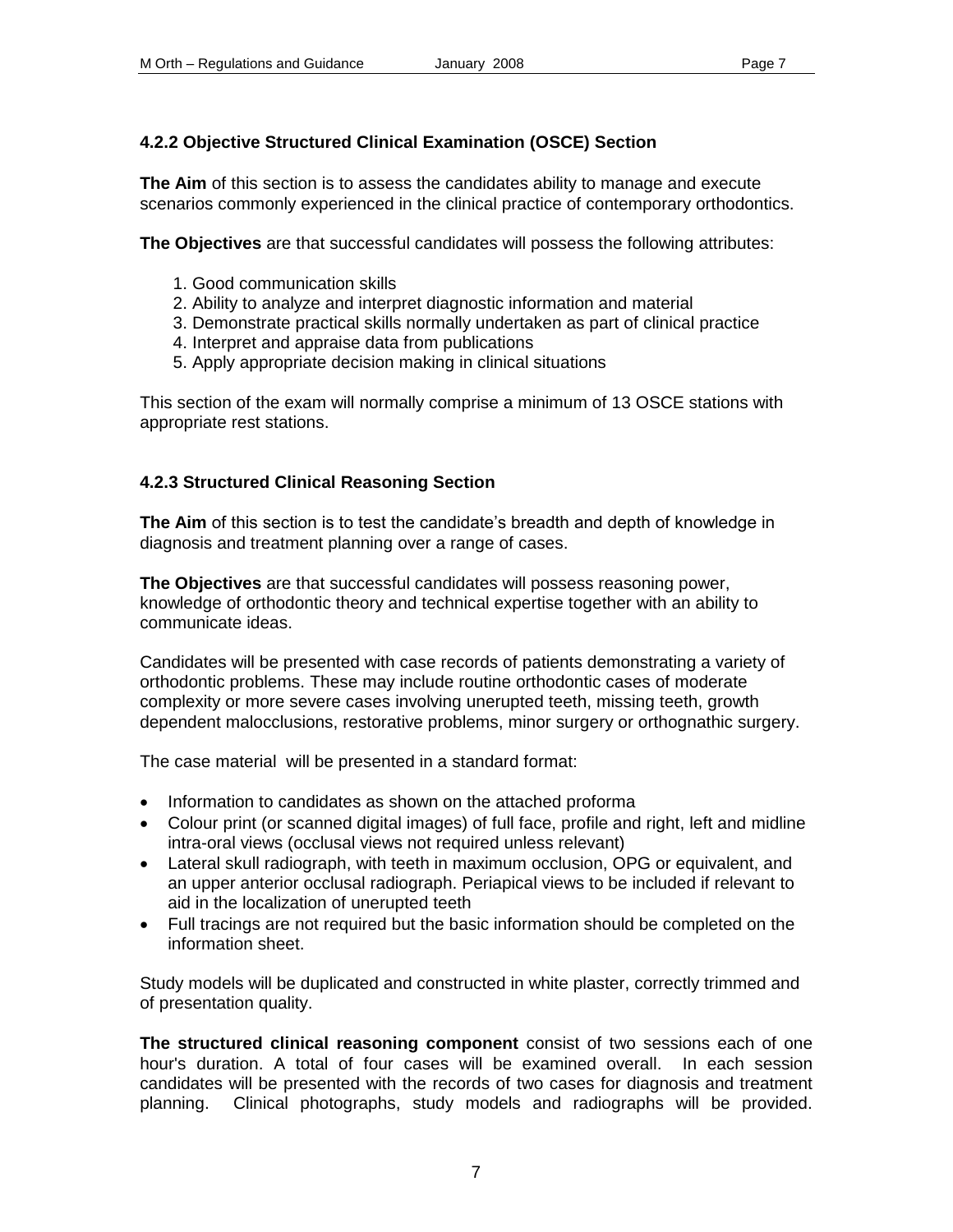Candidates will be allocated 15 minutes to examine the patient's records followed by a 15 minute oral examination on each case.

Candidates failing the examination overall, but passing the structured clinical reasoning section will be exempt from this section of the examination at the next diet of the examination only.

### **4.2.4 Case Presentation Section**

**The Aim** of this section is to assess the clinical management skills of the candidate by the written presentation of clinical data relating to five patients of the candidate's own choice which demonstrate these skills and which have contributed significantly to professional development during the training programme.

The **Objectives** are that successful candidates will possess the following attributes:-

- a) The ability to present a written case report mentioning all salient points as succinctly as possible;
- b) The ability to elicit and interpret clinical signs and symptoms;
- c) The ability to gather and extrapolate data;
- d) The ability to formulate and execute rational treatment plans;
- e) An understanding of prognostic factors;
- f) The ability to defend or justify the chosen management options;
- g) Knowledge of alternative treatment plans.

These attributes will be tested both by assessment of the written material provided by the candidate and by his or her ability to answer the examiners' questions. In deciding the overall mark, examiners should give credit for the range of malocclusions and appliances used. One mark will be awarded for the quality of the presentations and the treatment results, and a second mark for the candidate's performance in the viva.

**Presentation of the case records of five cases** treated personally by the candidate. This component of the examination is intended to illustrate the candidate's ability to treat a range of orthodontic problems to a high standard and to demonstrate an understanding of the principles underlying the treatment. Of the 5 cases, a minimum of 3 cases must have been treated solely by the candidate to the point of retention. Up to 2 cases can be presented where the patient was transferred into, or out of, treatment but nevertheless the candidate must be able to demonstrate that they have made a substantial contribution to the treatment of the case.

Two cases, selected by the examiners, will be discussed in depth and the duration of this part of the examination will be 30 minutes.

See Appendix 4 for required details of case records.

Candidates failing the examination but passing the treated cases section will be exempt from this section for the next diet of the examination only.

Clinical case records must be submitted to the designated examination centre by noon on the day before their assessment in this section of the examination is scheduled to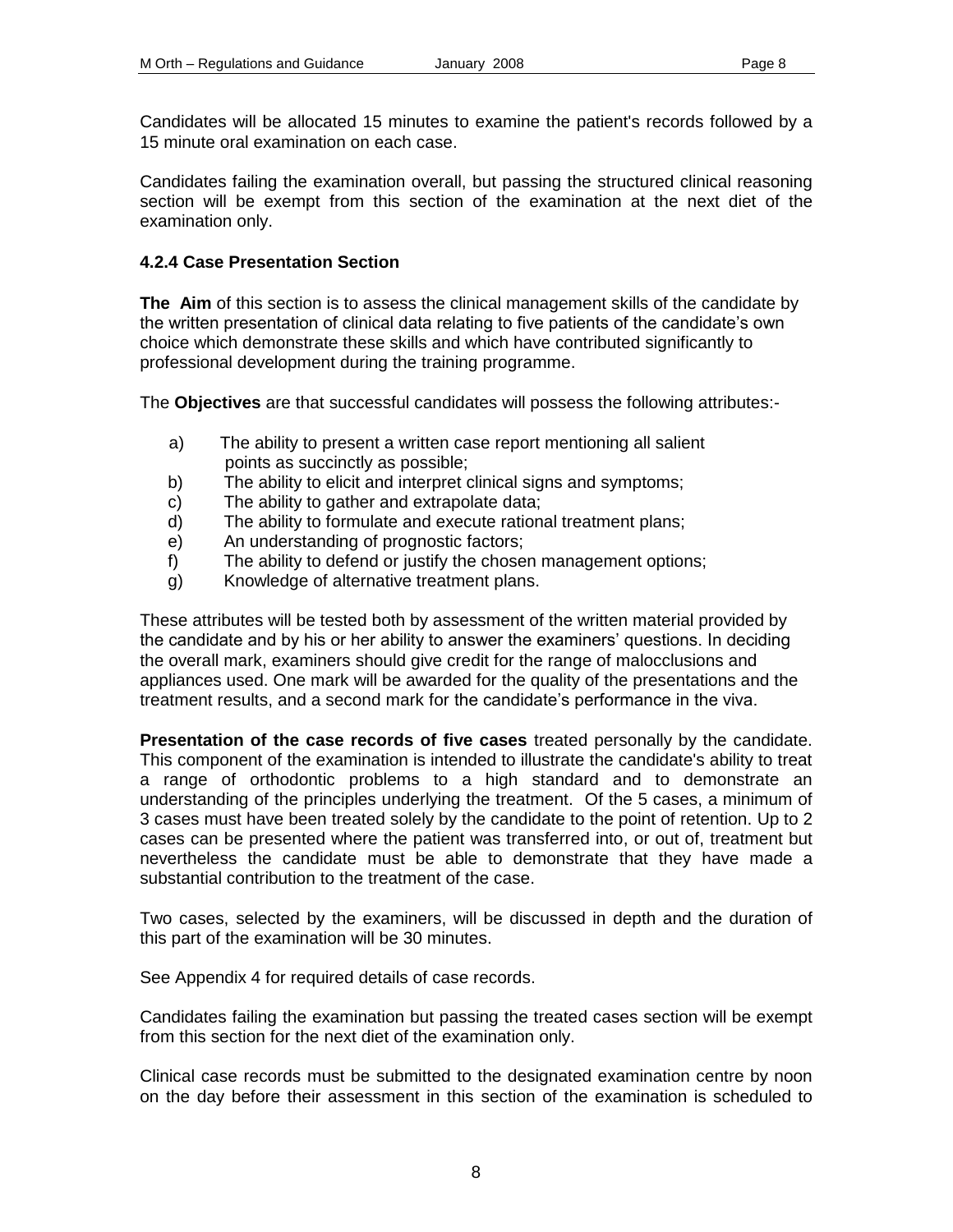occur. The clinical case records will be available for collection by the candidate following the adjudication and candidates should note that this is their personal responsibility.

Clinical case records should be accompanied by a signed statement from the accredited supervisors confirming the candidate's substantial involvement in the treatment of the selected cases. This statement should be separately addressed to the examinations secretary in a sealed envelope. It must not be enclosed with the clinical case histories.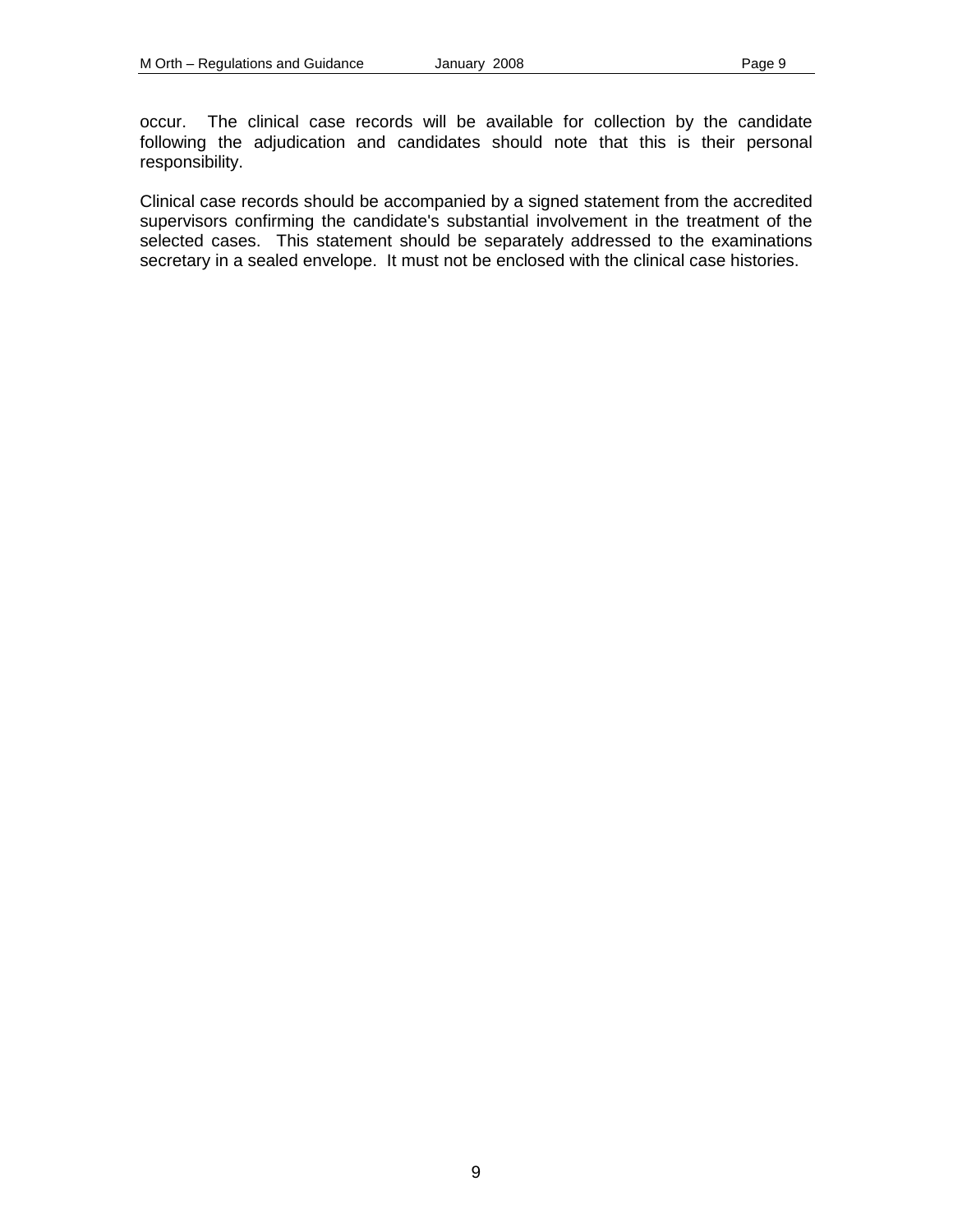### **5. THE BI-COLLEGIATE MEMBERSHIP BOARD IN ORTHODONTICS - REMIT, CONSTITUTION, ROLES AND RESPONSIBILITIES**

### **5.1. Remit**

 The Bi-Collegiate Specialty Membership Examination Boards are responsible to the Dental Faculties of the Royal College of Surgeons of England and the Royal College of Physicians and Surgeons of Glasgow through the Meeting of the Specialty Membership Examinations Executive.

### **5.2. Composition**

### 5.2.1 **Board**

Two representatives from each of the two Colleges together with the Chair of the SAC or a nominated Consultant member of the SAC if it is inappropriate for the SAC Chair to be the Board member. Colleges should bear in mind when selecting representation the benefit of an Academic Member.

- 2.1.1 If an appointment has been made to the Chair of the Panel of Examiners, then he/she should have a seat on the Board.
- 2.1.2 The Board may, if they feel it is appropriate, invite the relevant Trainees Group to appoint one of their members to sit on the Board.
- 2.1.3 The quorum of the Board will be three members.
- 2.1.4 College representatives will not normally be allowed to nominate alternates. This rule will not apply to the SACs.
- 2.1.5 The Chair of the Board shall be responsible together with the designated College for the organisation of each sitting of the Examination. He/She will be accountable to the Dental Faculties of the Royal College of Surgeons of England and the Royal College of Physicians and Surgeons of Glasgow through the meeting of the Specialty Membership Examinations Executive.

### 5.2.2 **Panel of Examiners**

The Chairman of the Board together with a number of examiners appointed by the Colleges constitutes the Panel of Examiners. The number of additional examiners is determined by the Board. The Chair of the Board may recommend to the Colleges through the meeting of the Specialty Memberships Examinations Executive who are thought to be appropriate individuals to give a balanced panel but it is the responsibility of the Colleges to decide who should be appointed.

The Board has discretion to appoint a Chair of the Panel of Examiners. Such an appointment should be made by an election by and from the Panel of Examiners.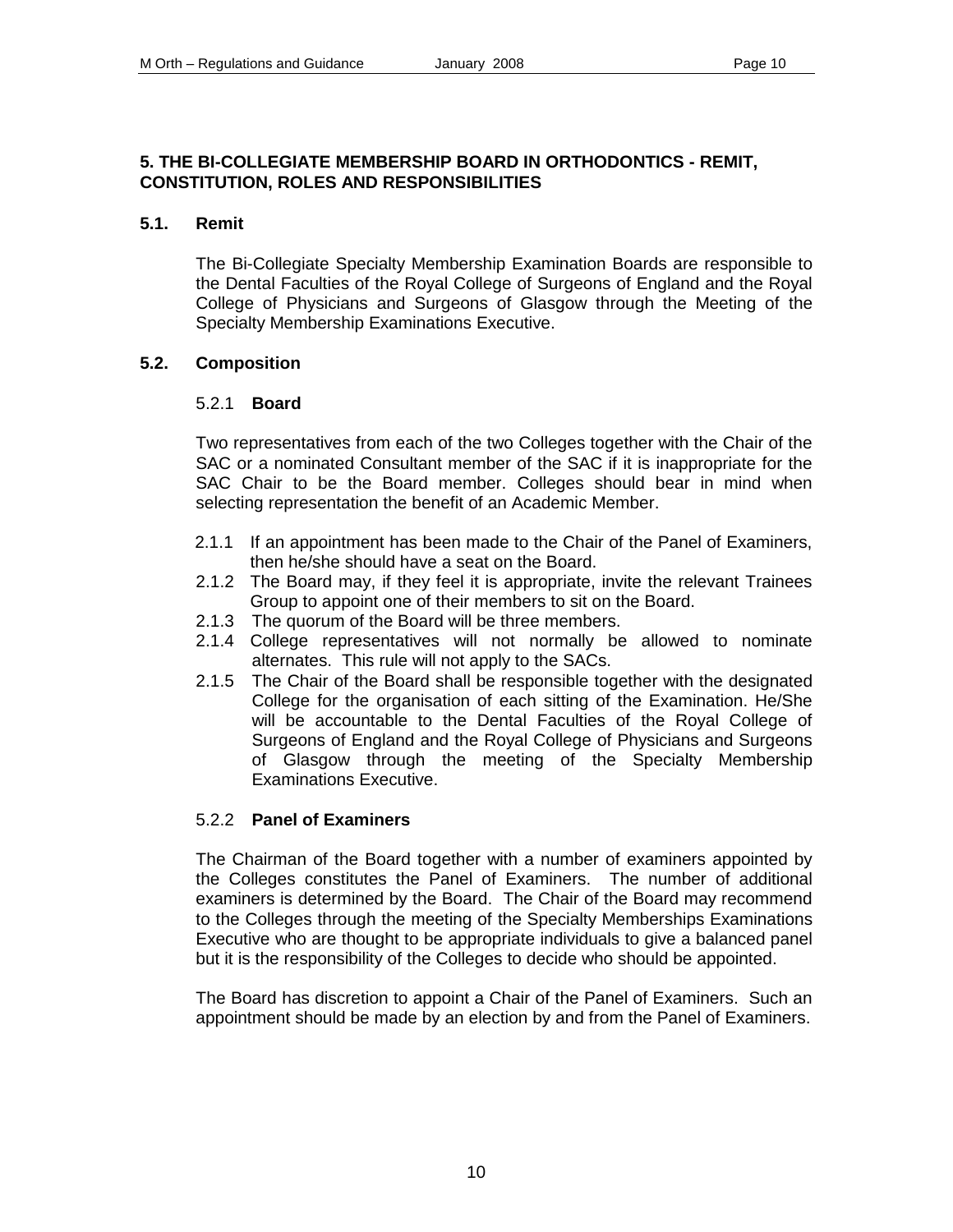### 5.3 **Examiners**

- 5.3.1 An advertisement will be placed annually inviting applications of interest from those on the specialist list indicating where vacancies are anticipated and specifying the College representation related to these vacancies. In making its selection the Board, in conjunction with the Colleges through the meeting of Vice Deans and Chairs, will endeavour to produce and maintain a Panel of Examiners balanced with respect to equal College representation, background experience, regional spread and age etc.
- 5.3.2 The period of tenure will be 5 years
- 5.3.3 Examiners will be required to attend an Examiners Training Course run by one of the Surgical Royal Colleges before undertaking examiners' duties and thereafter at intervals of not more than five years.
- 5.3.4 Examiners will normally be required to observe, without participating as an examiner, before proceeding to examine.
- 5.3.5 The Board has the right to recall past examiners if there is difficulty in making up a Panel for a particular sitting.
- 5.3.6 Examiners will be expected to give an undertaking in writing that they will give their responsibilities as examiners a high priority.
- 5.3.7 Examiners may be 'exchanged' with those from the corresponding Panel of Examiners of the RCS Edinburgh.
- 5.3.8 Boards may if they wish invite International Examiners but they require to have undergone UK College Examiner Training if invited to examine.
- 5.3.9 Examiners must recognise that they have a duty of confidentiality in respect of their responsibilities as examiners to candidates and the Colleges.

### **5.4 Chair of the Board**

The Chair of the Board shall be elected by the members of the Board from the representatives of the Colleges.

### **5.5 Term of Office**

- 5.5.1 The term of office of the Chair of the Board shall normally be three years. The term of office for a member of the Board and Panel of Examiners shall normally be five years.
- 5.5.2 The term of office of the Chair of the Panel of Examiners should be 3 years but the Chair will be eligible for re-election for a further period of no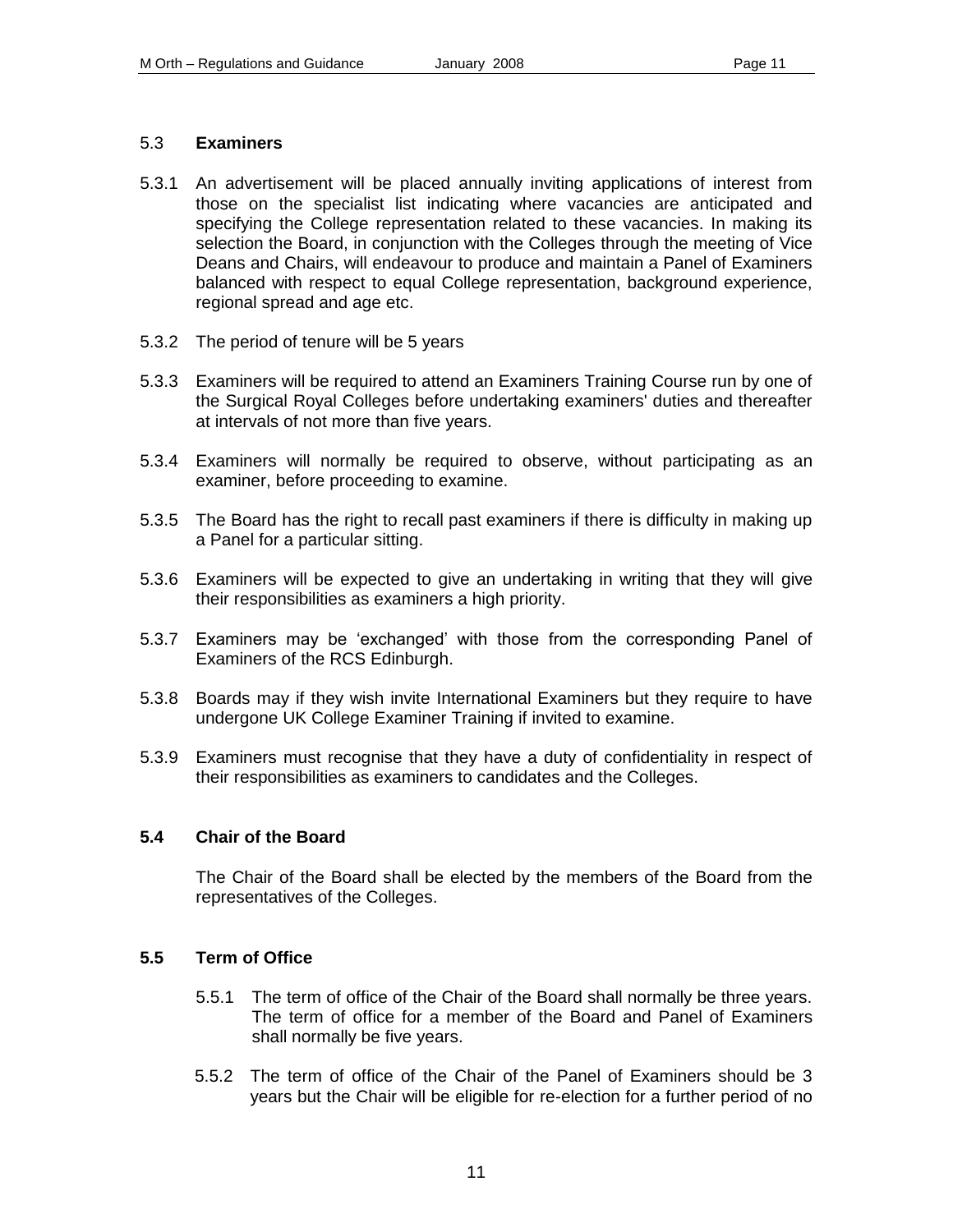longer than 3 years. If necessary, the Chair can have his/her period of tenure as an examiner extended to allow him/her to complete the first three-year period. However, if re-elected as Chair, the subsequent period of tenure may have to be reduced so that the time spent as an examiner does not exceed 8 consecutive years.

- 5.5.3 If a member of the Panel of Examiners becomes a Board Member or vice versa, he/she should not normally serve for more than a total of eight consecutive years unless elected as Chair of the Board when the time spent in that capacity will not count towards the overall eight year limit. After eight years, members are not normally eligible to serve again as an examiner or Board member until two years have elapsed.
- 5.5.4 Members of the Board and Panel of Examiners should not be involved for more than one year after they have ceased active dental practice.

#### **5.6 The Board**

- 5.6.1 It is the responsibility of the Chair of the Board to ensure the efficient organisation of the Examinations.
- 5.6.2 The Chair of the Board together with the secretariat must ensure that the checklist for each examination is implemented.
- 5.6.3 The Chair should liaise with the Dental Faculties and Colleges to ensure that there is no clash of Examination dates with other College activities.
- 5.6.4 The Chair should attend all meetings of the Board
- 5.6.5 The Chair should attend the bi-annual meetings of the Speciality Membership Examinations Executive.
- 5.6.6 The Chair should conduct a Board meeting at least once a year. A teleconference may be substituted for a formal meeting.
- 5.6.7 The Board should determine the frequency and site of diets according to the anticipated number of candidates.
- 5.6.8 The Board should receive reports from, and respond to, the Panel of Examiners' recommendations.
- 5.6.9 The Board should keep under review the format of the Examination and its supporting documentation, and should recommend changes in the light of requirements for the development of the specialty. All such recommendations must be presented for approval to a meeting of the Specialty Membership Examinations Executive prior to implementation.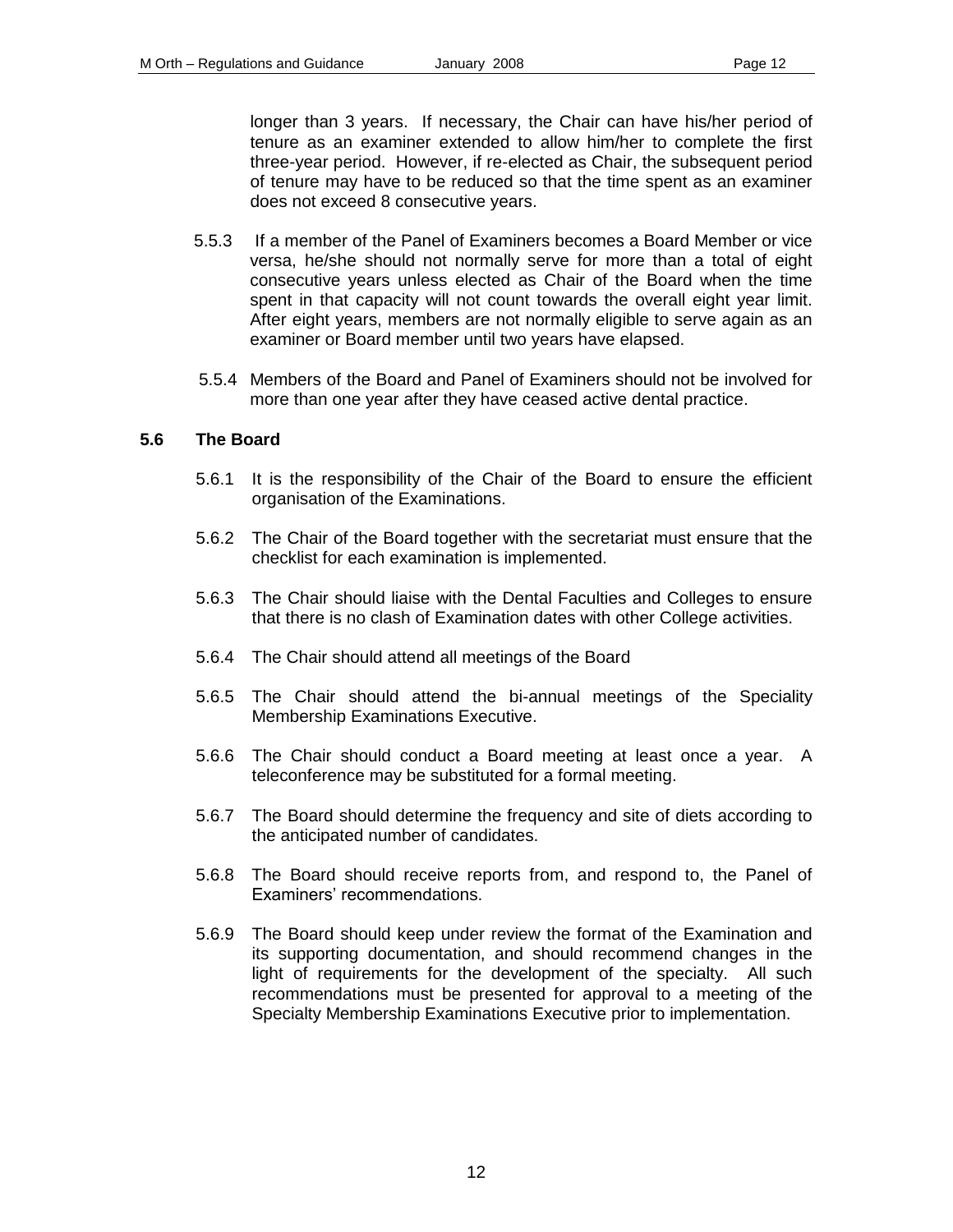### **5.7 Conduct of the Examination**

- 5.7.1 The examinations shall be held in accordance with the Regulations and Guidance to Candidates and the agreed marking system.
- 5.7.2 The Chair or a named deputy from the Board should attend the examination but should not normally be one of the examiners. Normally the minimum number of examiners at each diet of an examination should be three.
- 5.7.3 Candidates should be informed of the result of the examination on the day of the examination by the Chair or a College Officer. Those not passing the examination will be offered the opportunity of meeting with the Chair of the Board in the presence of an examiner and informed that further details and advice will be sent to them, to their Training Programme Director and to their Postgraduate Dental Dean. In the letter, the Chair will provide a summary of the candidate's performance identifying areas of deficient knowledge and giving guidance on how the candidate might be better prepared to re-take the examination. Any subsequent discussion or further correspondence will be the responsibility of the Board Chair.

### **5.8 Affiliation**

- 5.8.1 In the case of Examinations held within the UK, the Chair of the Board should ensure that, when candidates are advised in writing that they have been successful in the Examination, they are also informed that they may affiliate to either (or both) Colleges. This letter should also advise candidates who they should approach in each College for further information. Examiners and College officials must not pre-empt this letter.
- 5.8.2 In the case of Examinations held overseas, successful candidates must affiliate to the College which sponsored the Examination.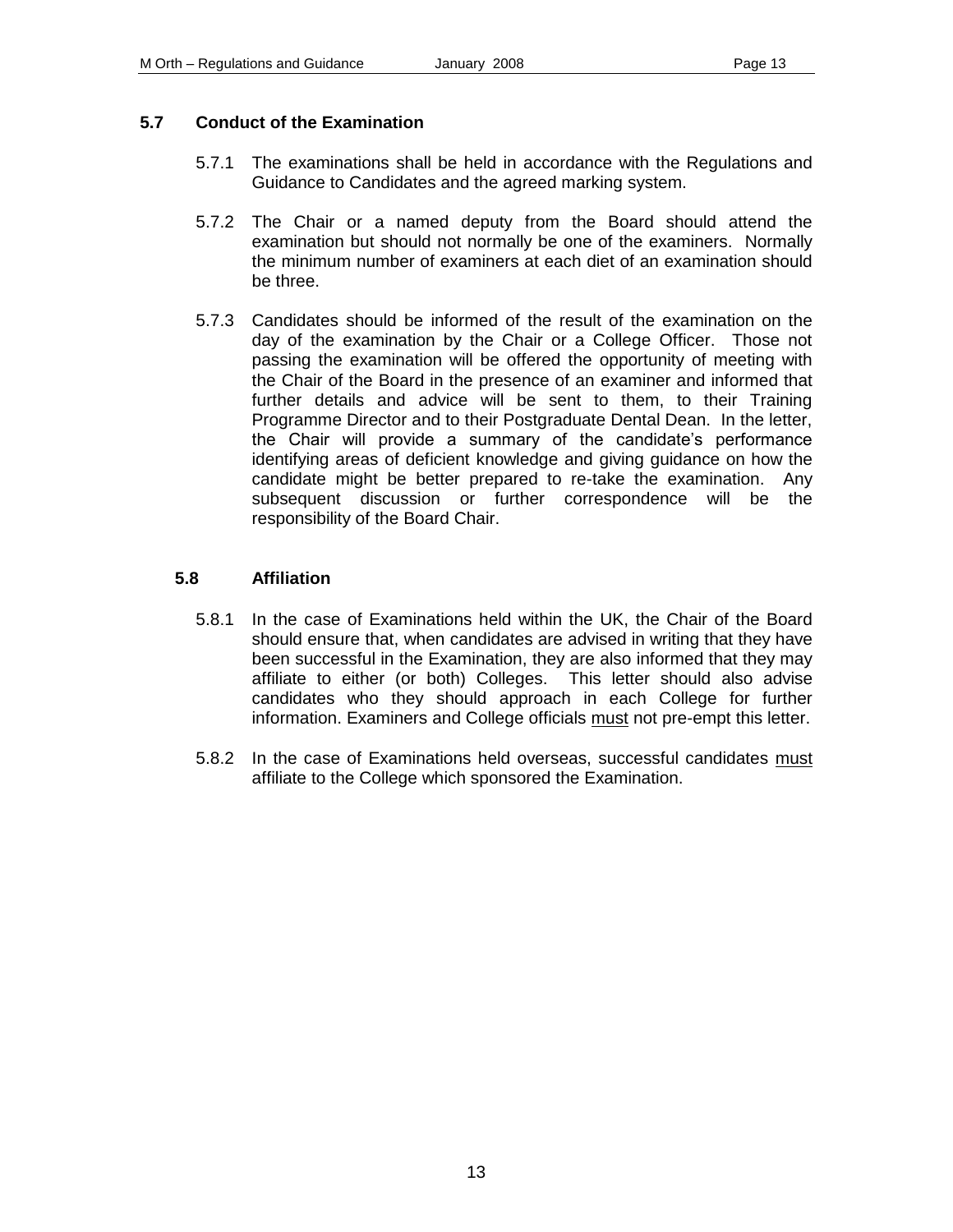### **6.THE METHOD OF MARKING**

The method of marking which is applicable to all parts of the examination shall be as follows:.

- 4 An outstanding performance
- 3 A definite pass
- 2 A reasonable performance but not up to pass standard
- 1 A poor performance

Generally examiners should award the mark that matches most closely the candidate's performance and should not hesitate to give the highest or lowest mark should they be justified.

In awarding a mark, examiners should be influenced solely by each candidate's level of performance, and must not make any allowance for his or her experience, or lack of it in that subject area.

Where it appears that the standard of performance lies exactly between two possible marks, the higher mark should be given.

1. The written paper will consist of multiple choice /multiple short answer questions based upon any aspect of the curriculum. Three hours will be allowed for the paper.

The pass mark for the written paper is 3.

2. The case presentation section will be conducted jointly by two examiners. Time will be available for the examiners to review the submitted material and an in depth discussion will take place on two cases chosen by the examiners. Thirty minutes will be provided for this section.

In deciding the overall mark, examiners should give credit for the range of malocclusions and appliances used. One mark will be awarded for the quality of the presentations and the treatment results, and a second mark will be awarded for the candidate's performance in the viva. The pass mark for the case presentation section is 6.

3. The structured clinical reasoning section will be conducted jointly by pairs of examiners, each pair dealing with a separate case or one pair dealing with all three cases depending upon the number of candidates presenting at a particular sitting.

In either of the above situations an interim mark shall be awarded for each of the four cases. The two marks awarded for the first two cases (session 1) will be averaged to produce a final mark. Similarly, the marks awarded for the last two cases (session 2) will be averaged to produce a second final mark. The pass mark for this section is 6.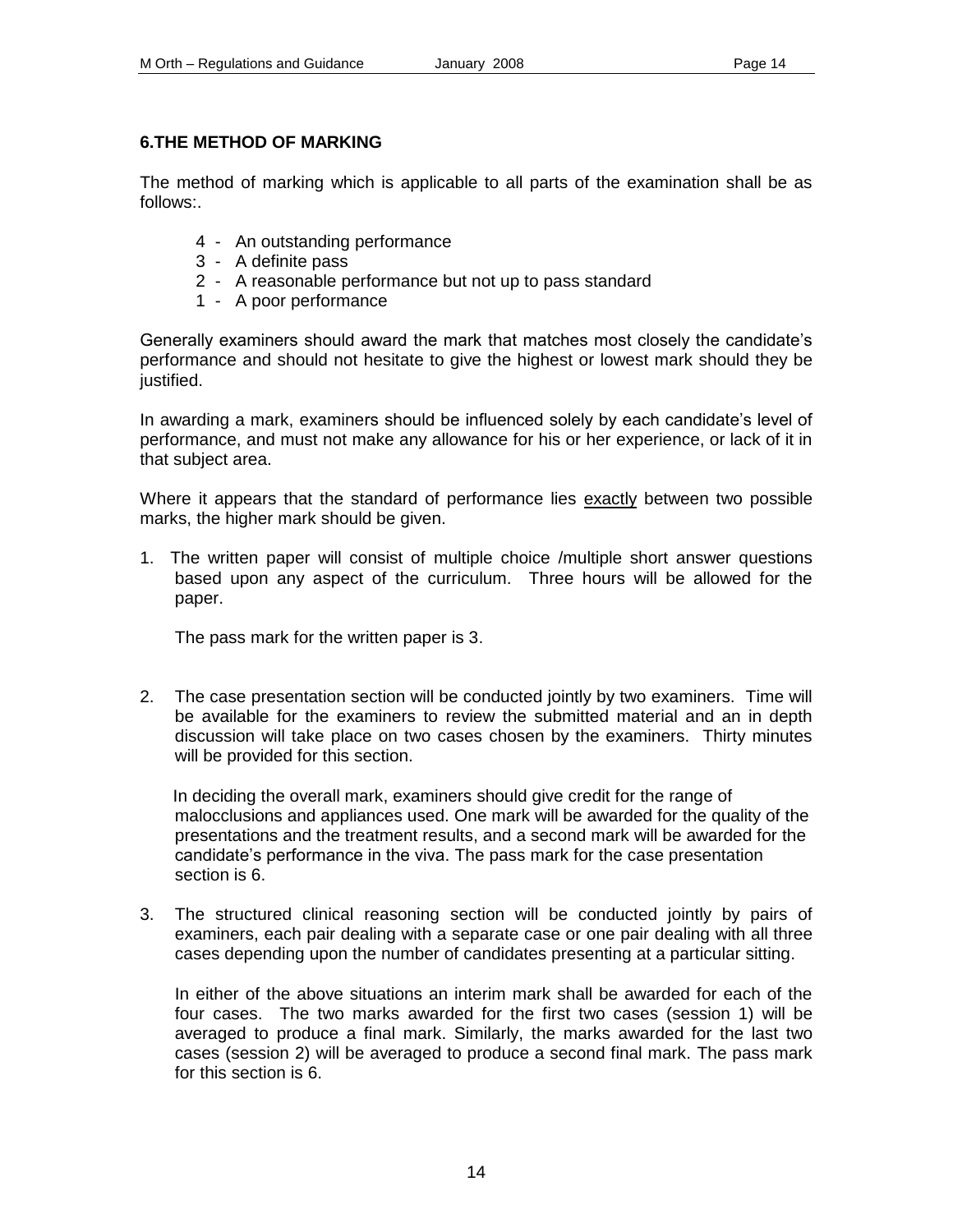4 The objective structured clinical examination will involve some observed stations as well as unobserved task related stations. The marks awarded for each station will be transferred into a matrix to produce one final mark. The pass mark for this section is 6.

#### **7. THE ADJUDICATION**

At the conclusion of the whole examination adjudication will be held chaired by the Chairman of the Board or his/her deputy.

All examiners are expected to attend. In the event of absence of an examiner, it is essential that there should be one examiner present from each section of the examination.

The marks for all separate sections of the examination will be tabulated as follows:

Paper, case presentation, OSCE and Structured Clinical Reasoning sections - The pass mark for candidates entering all sections will be 21.

(a) A candidate holding a recognised Masters degree or equivalent which includes a written paper on subjects covered by the curriculum will be exempted from the paper section.

The pass mark will be 18.

(b) Candidates who have failed the previous examination but passed one or more of the written paper section, the treated case section, or the structured clinical reasoning section will be exempted from this/these section(s) for the following sitting only.

The actual pass mark in this case will depend upon the number of parts entered.

Generally examiners should award the mark that matches most closely the candidate's performance and should not hesitate to give the highest or lowest mark should they be justified.

#### **8. CODE OF CONDUCT OF THE EXAMINATION**

Examiners should introduce themselves to the candidates and may, if they wish, ask candidates about their specific interests or career aspirations or what posts they have held in the past. Two examiners must be present for every examination section and should have an equal share of the time available to ask questions.

Each examiner should make a judgement on the candidate's responses to all the questions and not just to the questions that he or she has put. Both examiners should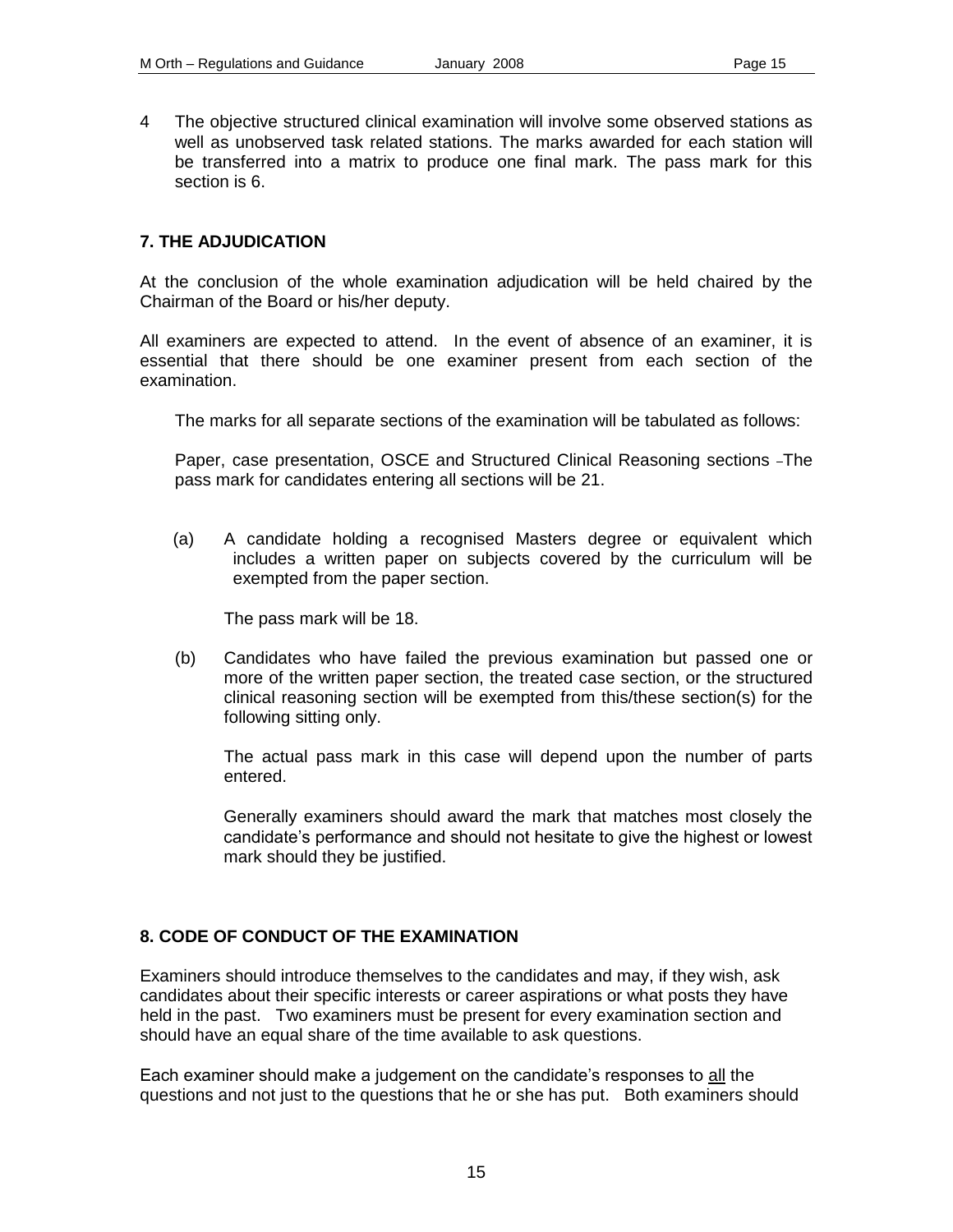then discuss the candidate's performance and award a single mark, resolving any disagreement by drawing attention to aspects of the candidate's performance which were not appreciated by the other examiner at the time. Examiners should record notes of the questions asked and the candidate's responses. These notes can then be used as an 'aide memoir' at the adjudication and, if necessary, at appeals proceedings.

Examiner pairs should not discuss with another examiner the performance of specific candidates during the examination or the marks that they have awarded. While the Examination is in progress, the Chairman will not reveal to any examiner the marks being accumulated by any candidate.

### **9. PRIOR KNOWLEDGE OF THE CANDIDATE**

Examiners should declare at the start of a section if they are scheduled to examine a trainee with whom they have worked previously and acted as their trainer.

It is not acceptable for a candidate to be examined by one of his trainers except in an emergency.

Arrangements should be made for examiner pairs to change if at all possible and during the exam if necessary to avoid examining candidates for whom they have acted as trainers.

# **10. ANNOUNCEMENT OF RESULTS**

Candidates should be informed of the result of the examination on the day of the examination by the Chair or a College Officer.

Those not passing the examination will be offered the opportunity of meeting with the Chair of the Board or a senior examiner and informed that further details and advice will be sent to them, to their Training Programme Director and to their Postgraduate Dental Dean. In the letter, the Chair will provide a summary of the candidate's performance identifying areas of deficient knowledge and giving guidance on how the candidate might be better prepared to re-take the examination. Any subsequent discussion or further correspondence will be the responsibility of the Board Chair.

# **11. APPEALS PROCEDURE FOR UNSUCCESSFUL CANDIDATES**

Candidates who desire to make representations with regard to the conduct of their examination must address them to the Examinations Officer of the Royal College of Surgeons of England within one month of the examination. On no account will approaches be allowed to individual examiners. Representation will then be dealt with in accordance with the College policy.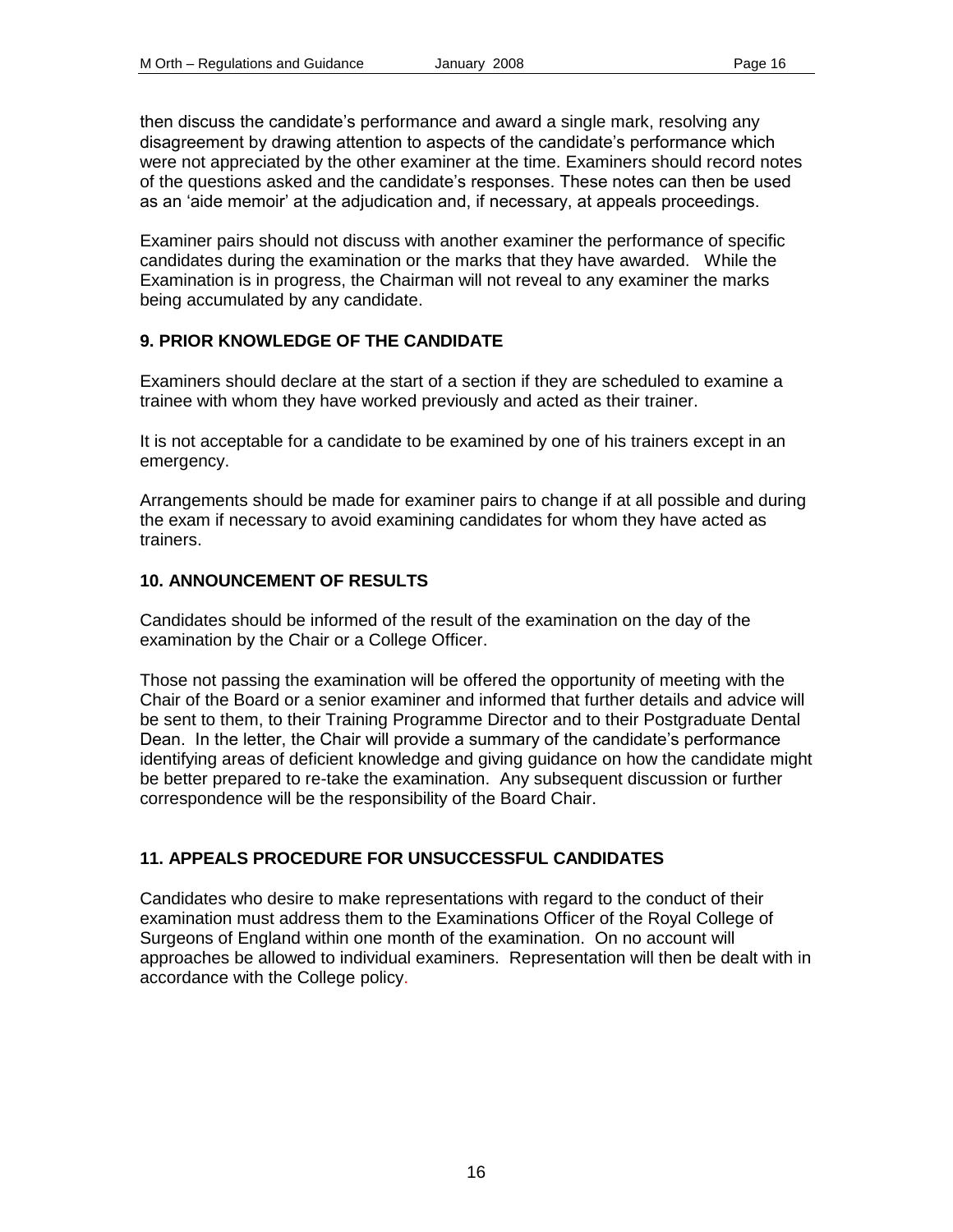# **SYLLABUS**

# **Applied Science in relation to orthodontic practice (Part 1 MOrth).**

- A working knowledge of the applied basic sciences related to dentistry and a deeper knowledge as applied to the clinical practice of orthodontics.
- Anatomy of the head and neck including dental anatomy relevant to orthodontics.
- Human disease related to dentistry including relevant microbiology, pathology and immunology.
- Applied physiology with reference to bone growth and development, respiration, circulation, mastication, deglutition and speech.
- A working knowledge of the properties of dental materials.
- A working knowledge of growth and development in general and detailed knowledge oral and craniofacial developments and development of the dentition.
- A working knowledge of human genetics and detailed knowledge of genetic anomalies of the jaws and teeth.
- The role of nutrition in the development of the child and the dentition.
- The tissues changes associated with orthodontic tooth movement.

# **Clinical Orthodontics**

The curriculum is that of the SAC in Orthodontics. The module titles are detailed below.

# **Section A Basic orthodontic subjects**

- M1 Normal and abnormal development of the dentition
- M2 Facial growth (normal and abnormal)
- M3 Physiology and pathophysiology of the stomatognathic system
- M4 Tooth movements and facial orthopaedics
- M5 Radiology and other imaging techniques
- M6 Cephalometrics (including tracings)
- M7 Orthodontic materials
- M8 Orthodontic biomechanics

# **Section B General orthodontic subjects**

- M9 Aetiology
- M10 Diagnostic procedures
- M11 Diagnostic assessment, treatment objectives and treatment planning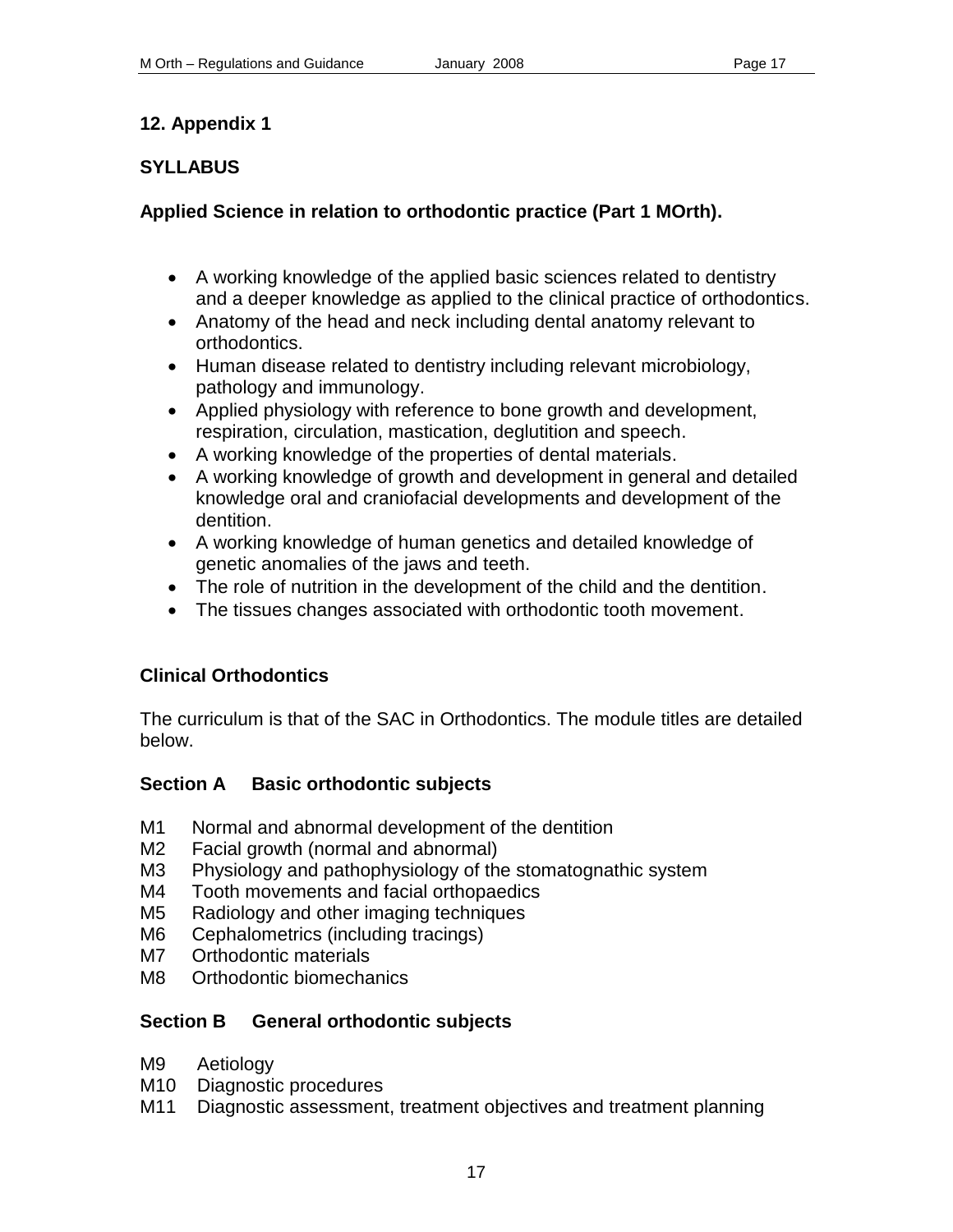- M12 Growth and treatment analysis
- M13 Long term effect of orthodontic treatment
- M14 latrogenic effects of orthodontic treatment
- M15 Epidemiology in orthodontics
- M<sub>16</sub> Orthodontic literature

### **Section C Orthodontic techniques**

- M17 Removable appliances
- M18 Functional appliances
- M19 Extra-oral appliances
- M20 Fixed appliances
- M21 Retention appliances

# **Section D Biological sciences relevant to orthodontics**

- M22 Cell and molecular biology
- M23 Genetics
- M24 Craniofacial embryology
- M25 Somatic and craniofacial growth
- M26 Physiology of breathing, swallowing, mastication and speech
- M27 Psychology
- M28 Research module

# **Section E Multidisciplinary orthodontics**

- M29 Craniofacial anomalies overview
- M30 Cleft lip and palate patients overview
- M31 Orthodontics and periodontics, prosthodontics and endodontics
- M32 Orthodontic/Oral Surgical interface

# **Section F Specific treatment procedures**

- M33 Guiding the development of occlusion
- M34 Adult orthodontics overview
- M35 Craniomandibular dysfunctions

# **Section G Information technology**

M36 Computer based technology

# **Section H Management of oral health**

- M37 Oral health
- M38 Health education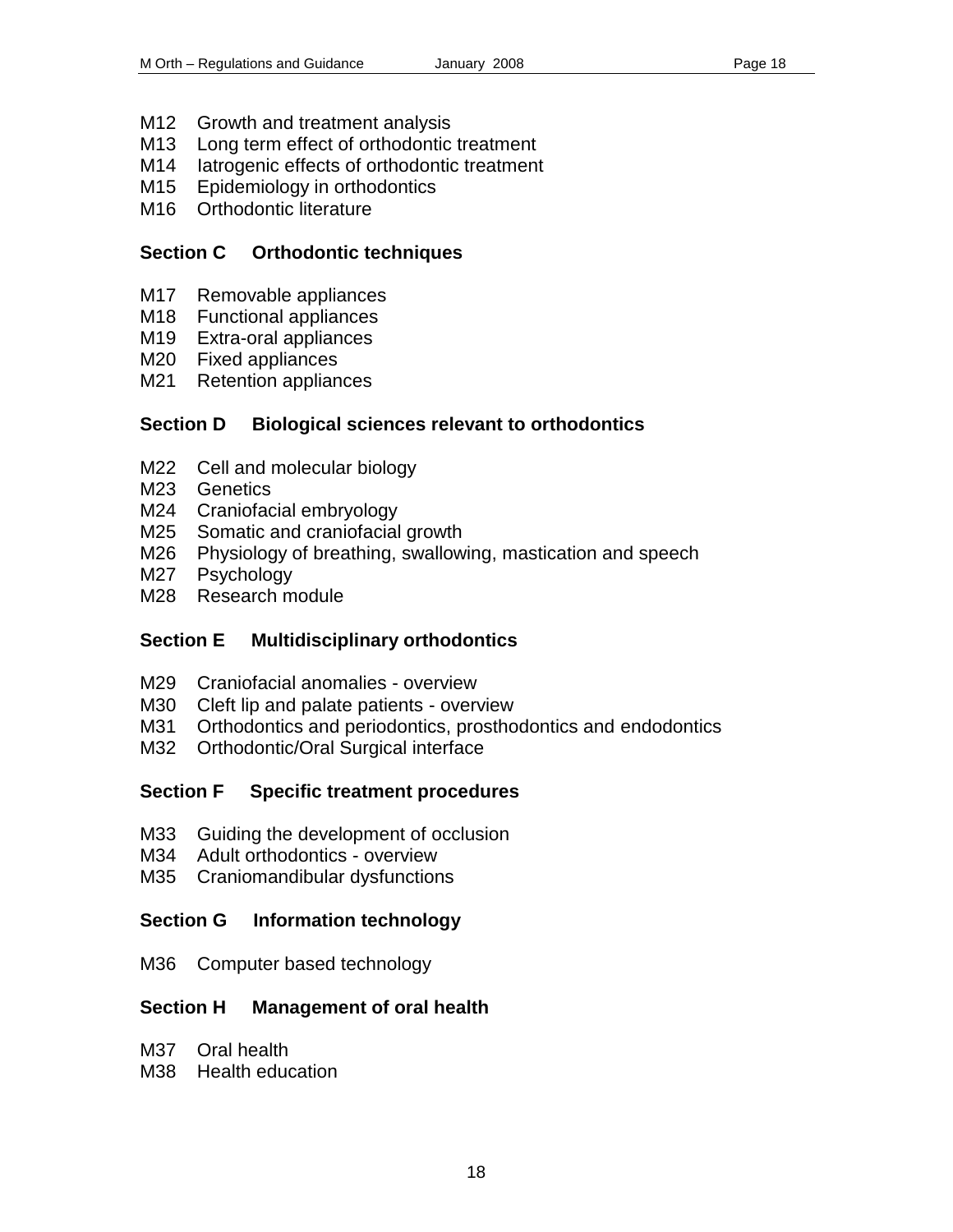# **Section I The Practice and Business of Specialist Orthodontic practice**

- M39 Health and safety
- M40 Legislation and Ethics
- M41 Surgery Management
- M42 Personnel Management
- M43 Finance

# **Section J**

M44 Self-Assessment Module

Further details of the syllabus are given in a document prepared by the SAC in Orthodontics and approved by the General Dental Council. Full details are available from The SAC in Orthodontics at the Faculty of Dental Surgery of the Royal College of Surgeons of England, London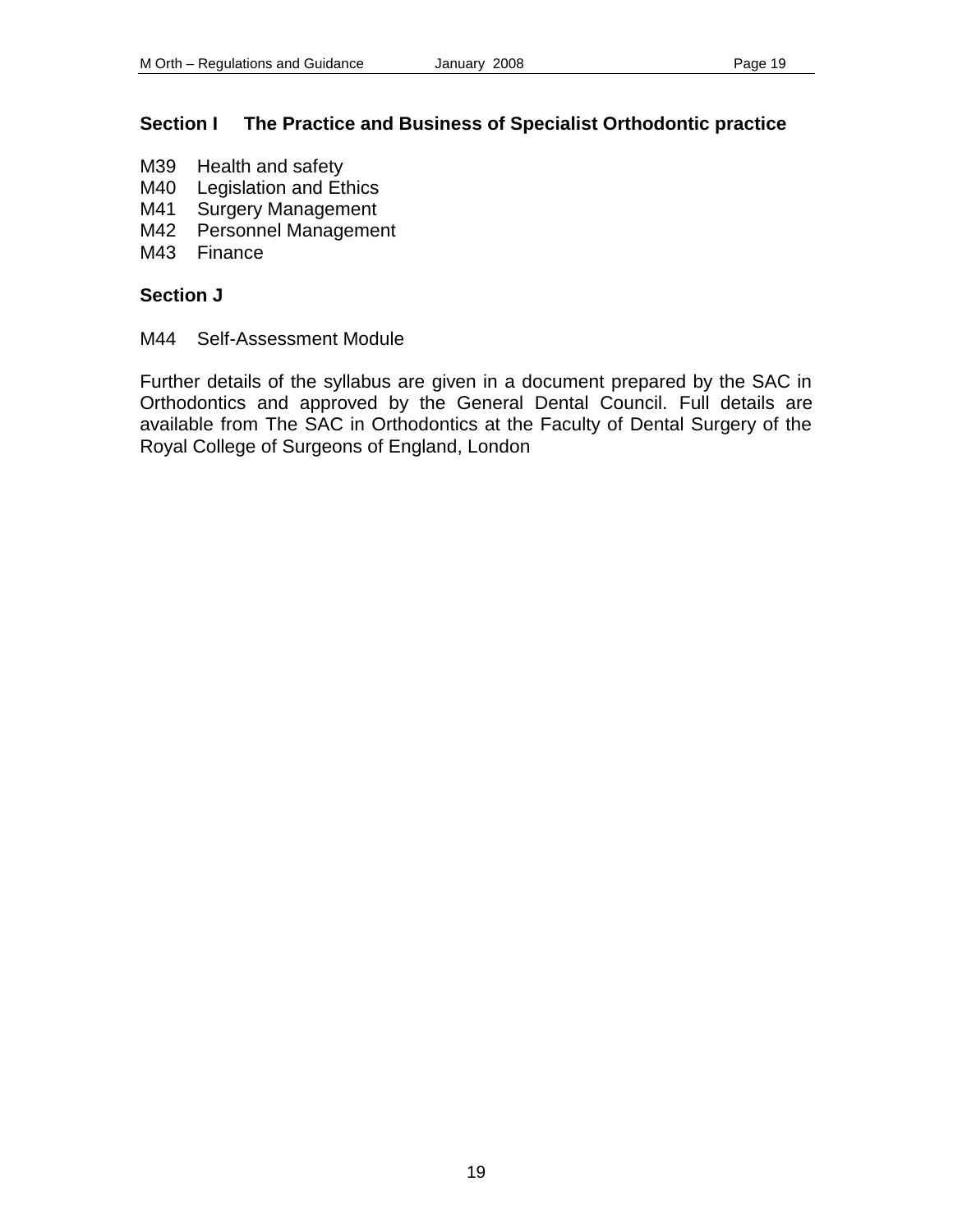# **THE ROYAL COLLEGE OF PHYSICIANS AND SURGEONS OF GLASGOW**



# **THE ROYAL COLLEGE OF PHYSICIANS AND SURGEONS OF GLASGOW**

The candidate, after having passed all parts of the examination for the Membership in Orthodontics will be presented for election as an Associate in Dental Surgery. The President or other Office Bearers acting on behalf of College may approve such an election and thereafter report to the next ordinary meeting of College.

Following election as an Associate in Dental Surgery, the successful candidate will be admitted at a subsequent meeting of the College. Until they have been admitted they are not entitled to make use of the letters M Orth (Bi-Collegiate) after their name or to exercise any other rights conferred.

The names of successful candidates will be added to a list referred to the General Dental Council for Registration of the candidate's diploma as an additional registrable qualification.

Each member shall pay each year such annual subscription as may be determined from time to time by the College.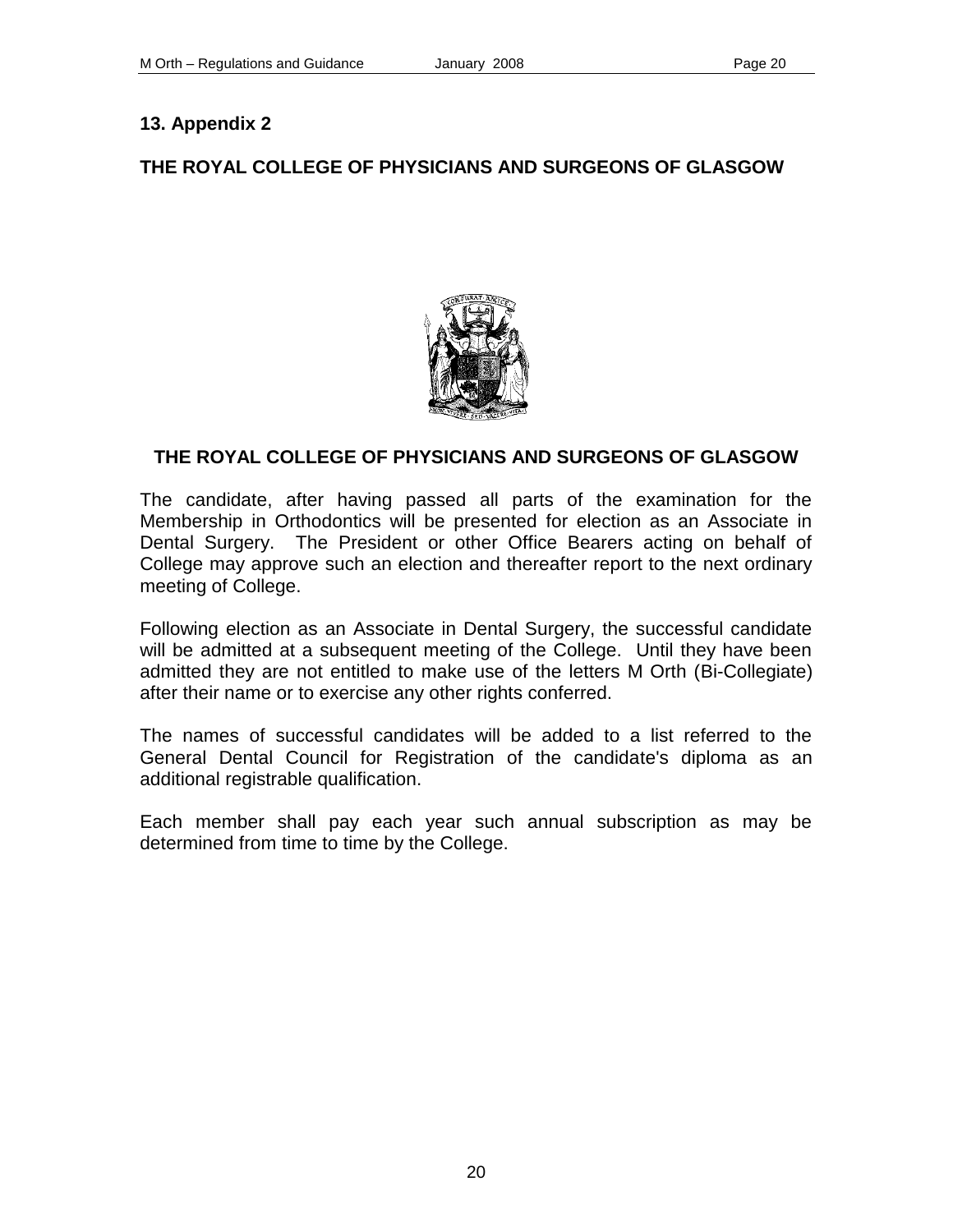# **THE ROYAL COLLEGE OF SURGEONS OF ENGLAND**



# **THE ROYAL COLLEGE OF SURGEONS OF ENGLAND**

The candidate, after having passed all parts of the examination for the Specialist Diploma of Membership of the Faculty of Dental Surgery shall be given a Notice subscribing his/her name to the by-law and the required declaration; that it rests with the Board of Faculty to confer upon them the Specialty Diploma of Membership; and that until the granting of such a Diploma by the board, they are not in any circumstances, entitled to make use of the letters M Orth (Bi-Collegiate) after their name; to exercise any other rights conferred by the membership; or be admitted as visitors to the examination.

The successful candidate's name will be added to a list referred to the General Dental Council for registration of the candidate's diploma as an additional registrable qualification.

Upon confirmation by the Board of Faculty the successful candidate shall then receive a Diploma bearing the Seal of the College and the Diploma shall state that such Member has been successful in the examination.

Every Member shall pay each year such annual subscription as may be determined from time to time by the Board of Faculty with the concurrence of the College Council.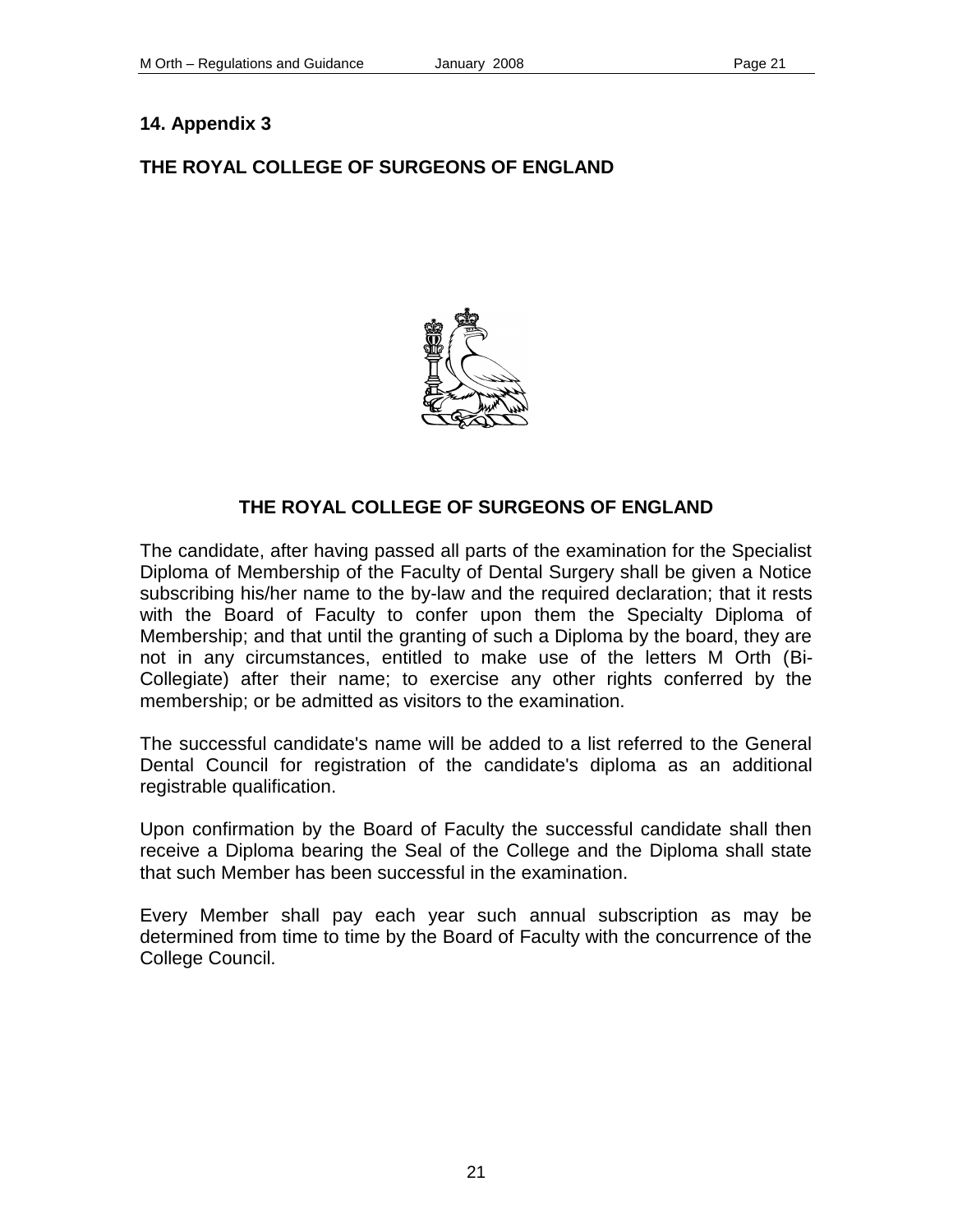# **15. Appendix 4 FORMAT OF CASE PRESENTATIONS**

A recommended format is available in electronic form from the Examinations Department at the Royal College of Surgeons of England

- 1. Use loose-leaf files, large enough to include lateral skull tracings. Recommended size: 31.5 cam x 24.1cm. There should be no mention of the patient or candidate's name in the folder.
- 2. Records should include a full diagnosis and treatment plan of the case, and a summary of the treatment method (technique) including the design of removable appliances and a description of the various wires and arches used in fixed appliances.
- 3. Photographic black and white or colour prints (or printed digital photographs with certification that they have not been enhanced) before and at completion of treatment, as follows:-
	- A. Full face (at rest and smiling).
	- B. Profile.
	- C. Any other relevant views e.g. appliances.
- 4. Radiographs:
	- A. Lateral skull tracings before and at relevant stages during the course of treatment.
	- B. Radiographs or copies of radiographs thought necessary to diagnose and to record any significant changes.
	- C. Radiographs should, if possible, be placed in plastic envelopes.
- 5. Models before and after treatment, should be presented. Candidates are strongly advised to produce the actual models although replicas of the originals are acceptable. In exceptional circumstances candidates who travel from abroad may seek permission to submit photographs of models, but if actual models are not produced photographs of them should be included in the record book and must include the following views:
	- A. Anterior view in occlusion.
	- B. Left and right buccal segment views in occlusion.
	- C. Upper and lower occlusal surface views.

6. The patient's name and address should be omitted from clinical case records.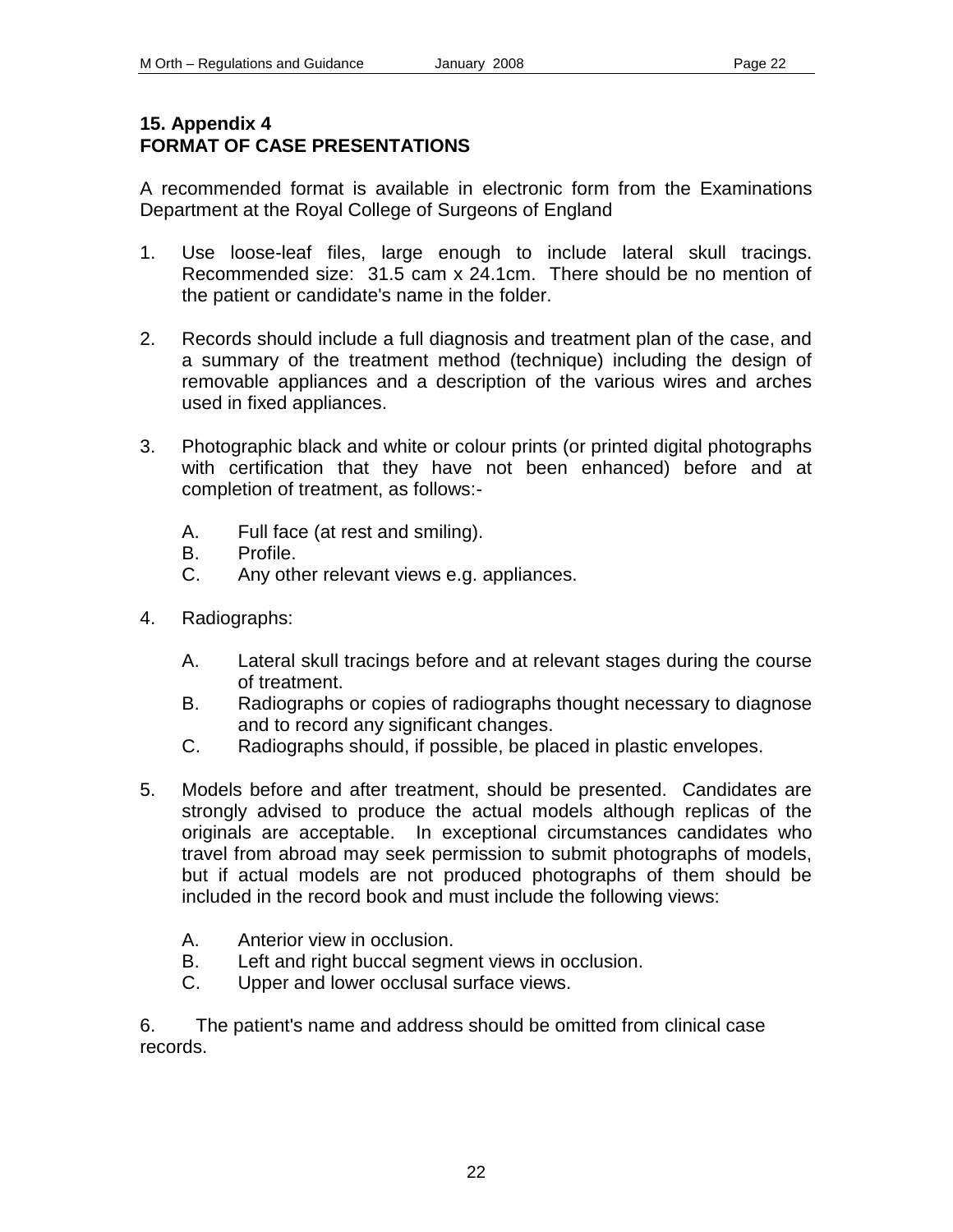### **Guidance Notes for Candidates for the Bi-Collegiate Membership in Orthodontics**

The examination will be held in a centre designated by the Bi-Collegiate Membership Board.

We wish to ensure that the Bi-Collegiate Membership in Orthodontics is fair to all candidates therefore it has been agreed that:

- 1. Candidates **are not** permitted to take mobile telephones/pagers into any section of the examination. If a candidate is found to be in breach of this ruling regarding mobile telephones/pagers they will be disqualified from the examination.
- 2. Candidates **are** permitted to take a copy of their case presentation into the Treated Cases section of the exam. No additional papers are permitted. Candidates **are not** permitted to take any written information into any other section of the examination.
- 3. Candidates may use digital photography for case presentations but those photographs must not be digitally enhanced and the application must include a signed certification that the photographs have not been enhanced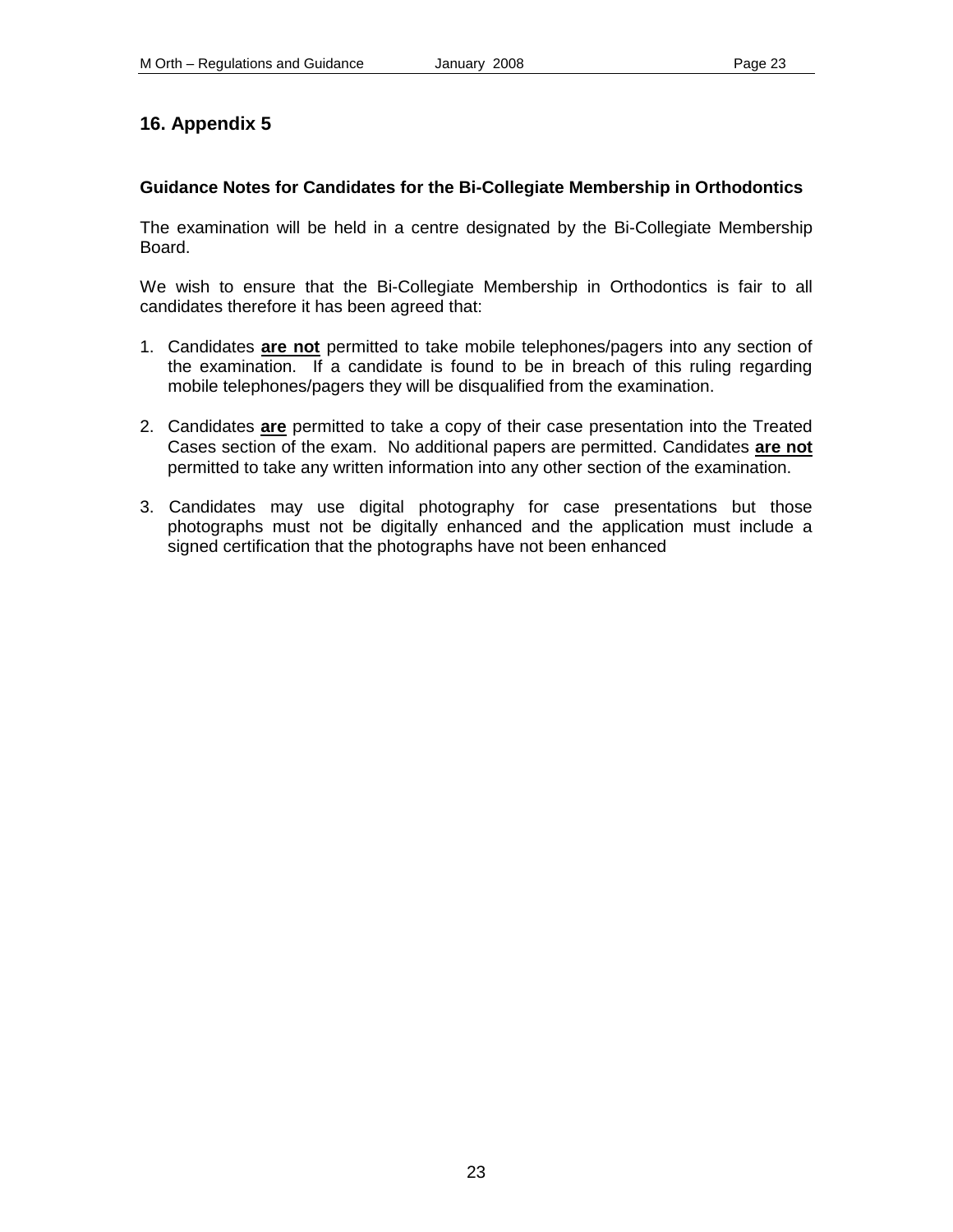# **17. Appendix 6 FORMAT OF INFORMATION FOR CANDIDATES IN STRUCTURED CLINICAL REASONING EXAMINATION**

### **MOrth RCS**

#### **STRUCTURED CLINICAL REASONING EXAMINATION**

# **Information for Candidates**

| Patient:                | Age: |
|-------------------------|------|
| Complaint:              |      |
| <b>Medical History:</b> |      |
| Soft Tissues:           |      |
| Cephalometry:           |      |
|                         |      |

| <b>SNA</b>  |   | <b>SNB</b>    |  |
|-------------|---|---------------|--|
| <b>ANB</b>  |   | UI Maxilla    |  |
| LI Mandible | = | UI / LI       |  |
| LI to A/Po  | = | <b>MMP</b>    |  |
| SN / Max PI |   | ALFH to TFH % |  |

Mandibular path of closure:

Periodontal Status:

Dental Status:

Other Information: